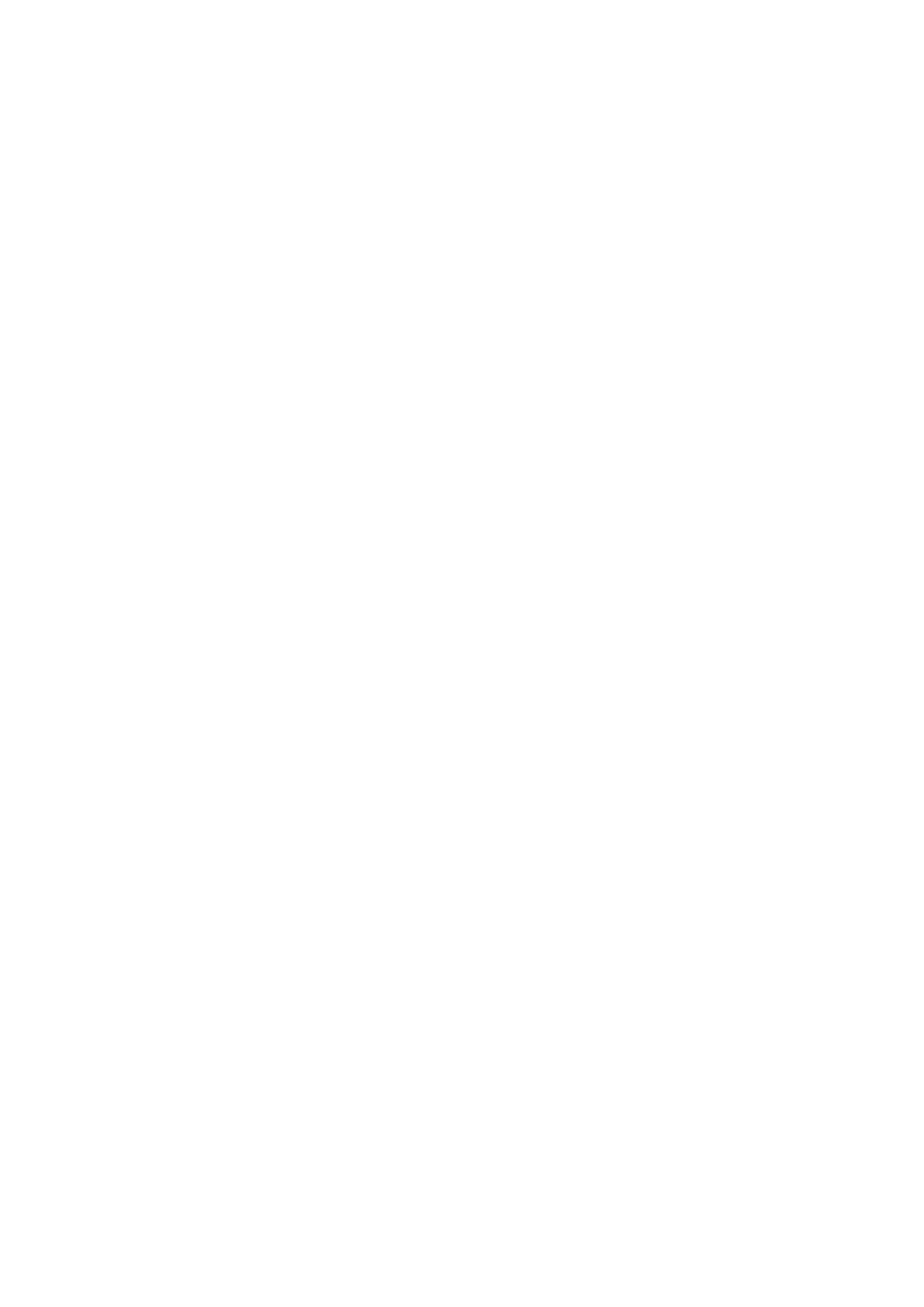# **Contents**

| 1 Introduction<br>1.1 Why choose AQA for A-level Art and Design<br>1.2 Support and resources to help you teach                                                                                                                                                                                                                        | 5<br>5<br>5                                                    |
|---------------------------------------------------------------------------------------------------------------------------------------------------------------------------------------------------------------------------------------------------------------------------------------------------------------------------------------|----------------------------------------------------------------|
| 2 Specification at a glance<br>2.1 Subject content<br>2.2 Assessments<br>2.3 Component details                                                                                                                                                                                                                                        | 8<br>8<br>8<br>9                                               |
| <b>3 Subject content</b><br>3.1 Summary of subject content<br>3.2 Overarching knowledge, understanding and skills<br>3.3 Art, craft and design<br>3.4 Fine art<br>3.5 Graphic communication<br>3.6 Textile design<br>3.7 Three-dimensional design<br>3.8 Photography                                                                  | 11<br>11<br>12<br>12<br>13<br>15<br>16<br>17<br>19             |
| 4 Scheme of assessment<br>4.1 Synoptic assessment<br>4.2 Aims<br>4.3 Assessment objectives<br>4.4 Assessment criteria<br>4.5 Assessment weightings                                                                                                                                                                                    | 21<br>21<br>21<br>22<br>23<br>28                               |
| 5 Non-exam assessment administration<br>5.1 Supervising and authenticating<br>5.2 Avoiding malpractice<br>5.3 Teacher standardisation<br>5.4 Internal standardisation<br>5.5 Commenting<br>5.6 Submitting marks<br>5.7 Factors affecting individual students<br>5.8 Keeping students' work<br>5.9 Moderation<br>5.10 After moderation | 29<br>29<br>29<br>30<br>30<br>30<br>30<br>31<br>31<br>31<br>32 |
| 6 General administration<br>6.1 Entries and codes<br>6.2 Overlaps with other qualifications                                                                                                                                                                                                                                           | 33<br>33<br>33                                                 |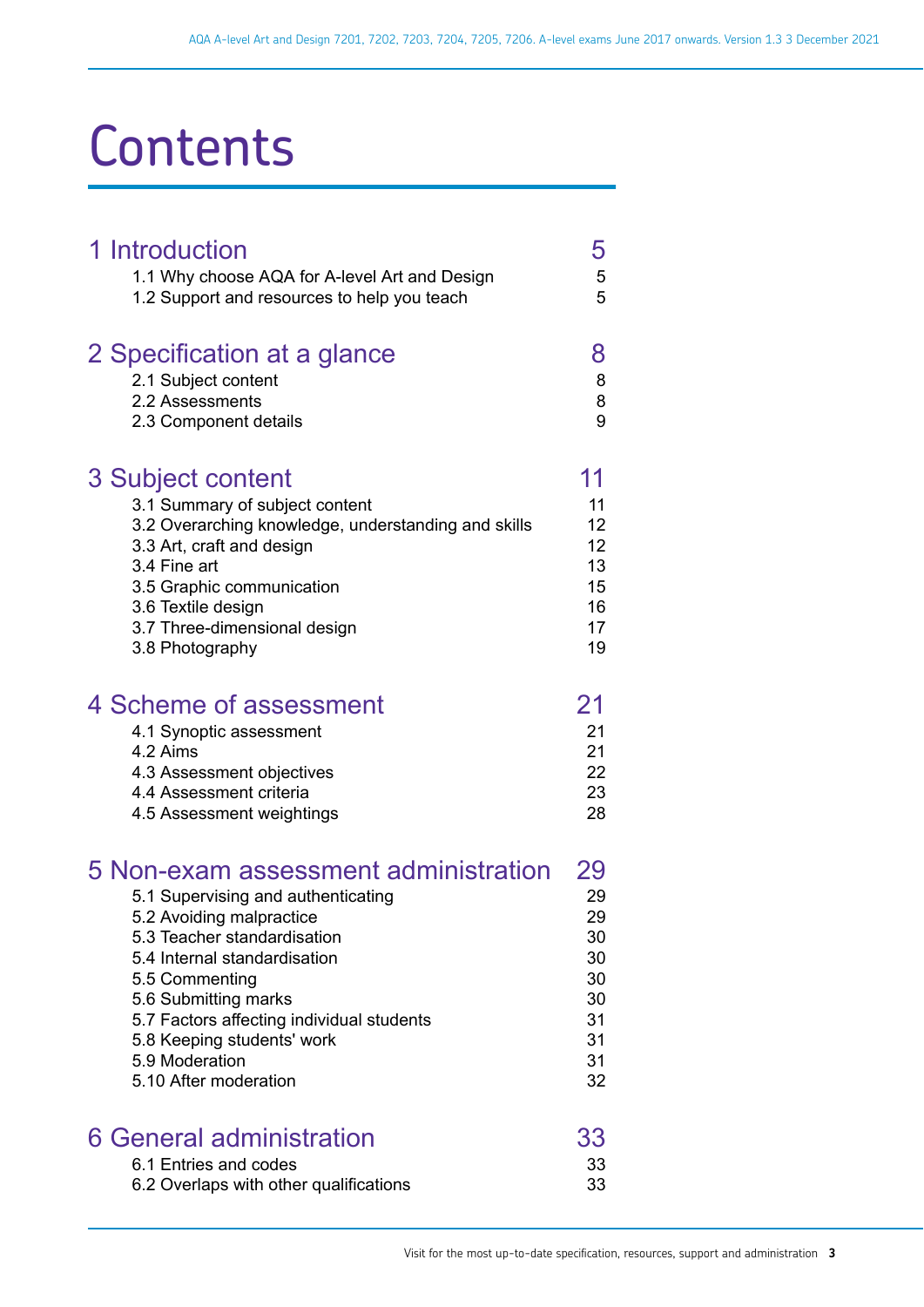| 6.3 Awarding grades and reporting results         | 33 |
|---------------------------------------------------|----|
| 6.4 Re-sits and shelf life                        | 34 |
| 6.5 Previous learning and prerequisites           | 34 |
| 6.6 Access to assessment: diversity and inclusion | 34 |
| 6.7 Working with AQA for the first time           | 35 |
| 6.8 Private candidates                            | 35 |

# Are you using the latest version of this specification?

- You will always find the most up-to-date version of this specification on our website at
- We will write to you if there are significant changes to the specification.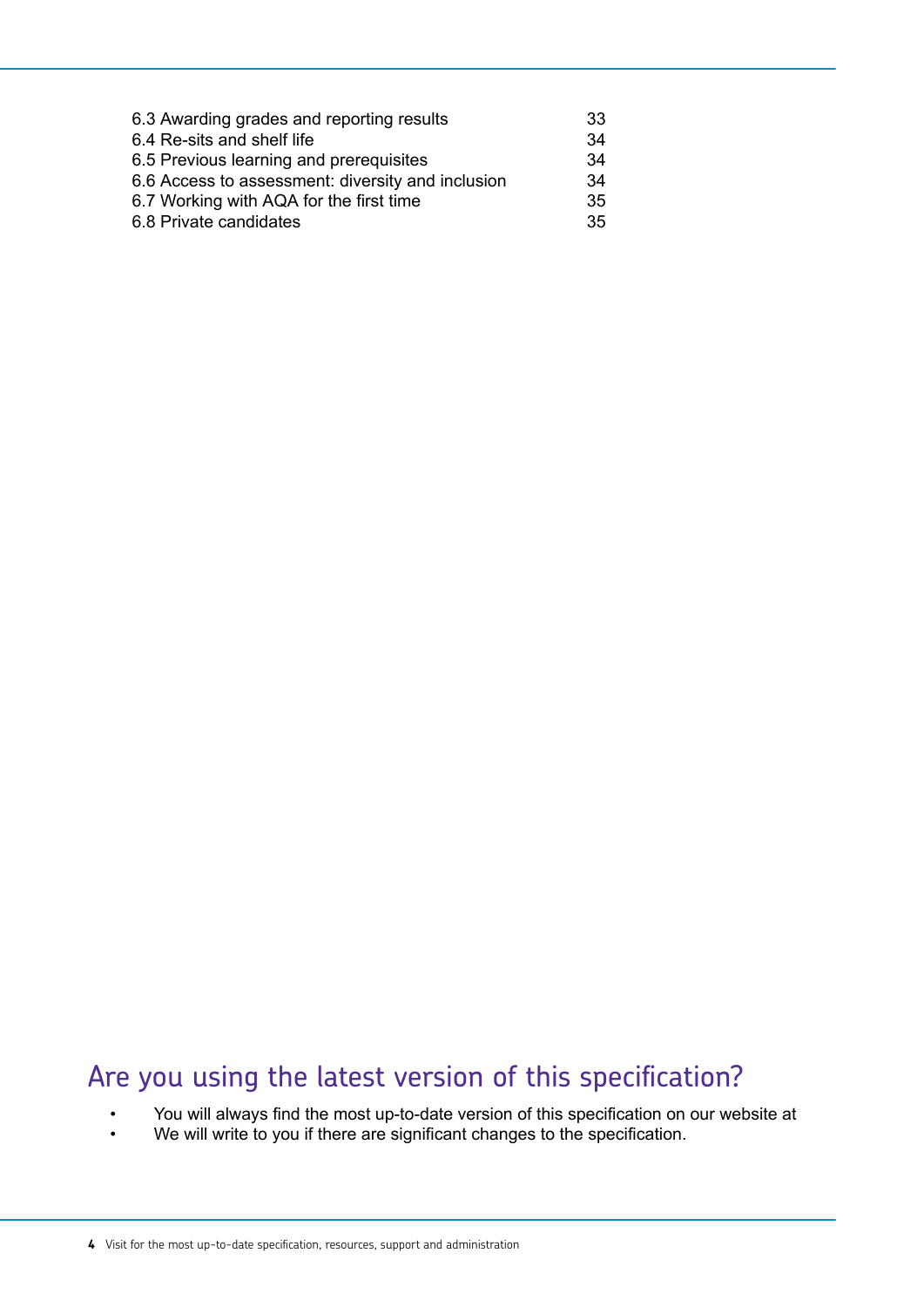# <span id="page-4-0"></span>1 Introduction

# 1.1 Why choose AQA for A-level Art and Design

It's a fact that AQA is the UK's favourite exam board and more students receive their GCSE, AS and A-level qualifications from AQA than from any other board. But why does AQA continue to be so popular?

## Specifications designed for you and your students

Our specifications and assessments have been designed to the highest standards, so that teachers, students and their parents can be confident that an AQA award provides an accurate measure of students' achievements.

The flexibility of the previous specification has been retained so that students can focus on an area of personal interest and you can create courses which play to your school or college's strengths.

The specifications directly support progression to further and higher education in Art and Design and related subjects, as well as providing all students with a platform to inspire a lifelong interest in, and enjoyment of, Art and Design.

They also offer logical progression from GCSE as the assessment objectives, structure and titles are very similar to those specified in the AQA GCSE Art and Design specification.

#### Our difference

AQA is a registered charity. We have no shareholders to pay. We exist solely for the good of education in the UK. Any surplus income is ploughed back into educational research and our service to you, our customers. We don't profit from education, you do.

If you are an existing customer then we thank you for your support. If you are thinking of moving to AQA then we look forward to welcoming you.

You can find out about all of our Art and Design qualifications at aga.org.uk/art-and-design

# 1.2 Support and resources to help you teach

We know that support and resources are vital for your teaching and that you have limited time to find or develop good quality materials. So we've worked with experienced teachers to provide you with a range of resources that will help you confidently plan, teach and prepare for assessments.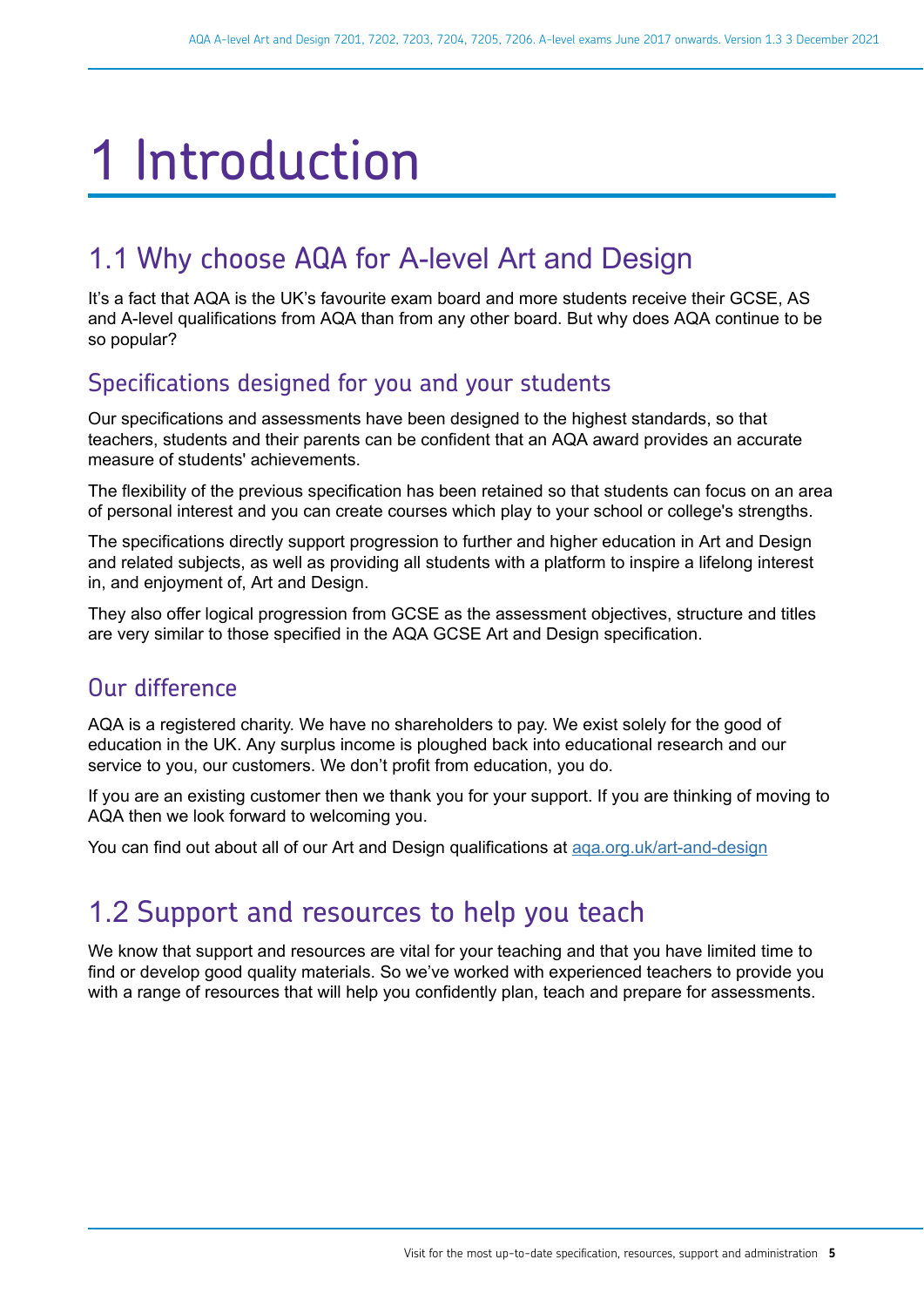### Teaching resources

We have a comprehensive range of Art and Design resources. Visit aga.org.uk/7201 to see them all. They include:

- **Schemes of work**: a variety of ideas across all titles to help you plan your course with confidence.
- **Teacher guides**: further advice on researching and developing ideas; critical/contextual work; drawing; sketchbooks, workbooks and journals; written material; presenting work and managing the Portfolio, Personal investigation and Externally set assignment.
- **Example materials**: that showcase sets of students' work supported by examiner commentaries and guidance.

## Support service

- **Teacher standardisation:** we offer over 40 free teacher standardisation meetings nationally, using exhibitions of live work, covering all titles and a range of marks at each level.
- **Subject advisory service:** each school or college is allocated a subject adviser. You can contact them for one-to-one advice on any aspect of the subject, assessment and/or support with planning and delivery of course content.
- **Subject community:** provides access to free resources and services offered by museums, galleries, universities and art colleges.
- **Support meetings:** to help you with course delivery; offering practical teaching strategies and approaches that really work.

To find out more about our support service visit [aqa.org.uk/7201](http://www.aqa.org.uk/7201)

#### Preparing for assessment

Visit [aqa.org.uk/7201](http://www.aqa.org.uk/7201) for everything you need to prepare for our assessments, including:

- past papers and examiners' reports
- sample papers
- example student work with examiner commentaries.

#### Analyse your students' results with Enhanced Results Analysis (ERA)

Find out how your results compare to previous years and where your students need to improve. ERA, our free online results analysis tool, will help you see where to focus your teaching. Register at [aqa.org.uk/era](http://www.aqa.org.uk/era)

For information about results, including maintaining standards over time, grade boundaries and our post-results services, visit [aqa.org.uk/results](http://www.aqa.org.uk/results)

#### Keep your skills up to date with professional development

Wherever you are in your career, there's always something new to learn. As well as subjectspecific training, we offer a range of courses to help boost your skills:

- improve your teaching skills in areas including differentiation, teaching literacy and meeting Ofsted requirements
- help you prepare for a new role with our leadership and management courses.

You can attend a course at venues around the country, in your school or online – whatever suits your needs and availability. Find out more at [coursesandevents.aqa.org.uk](http://coursesandevents.aqa.org.uk/)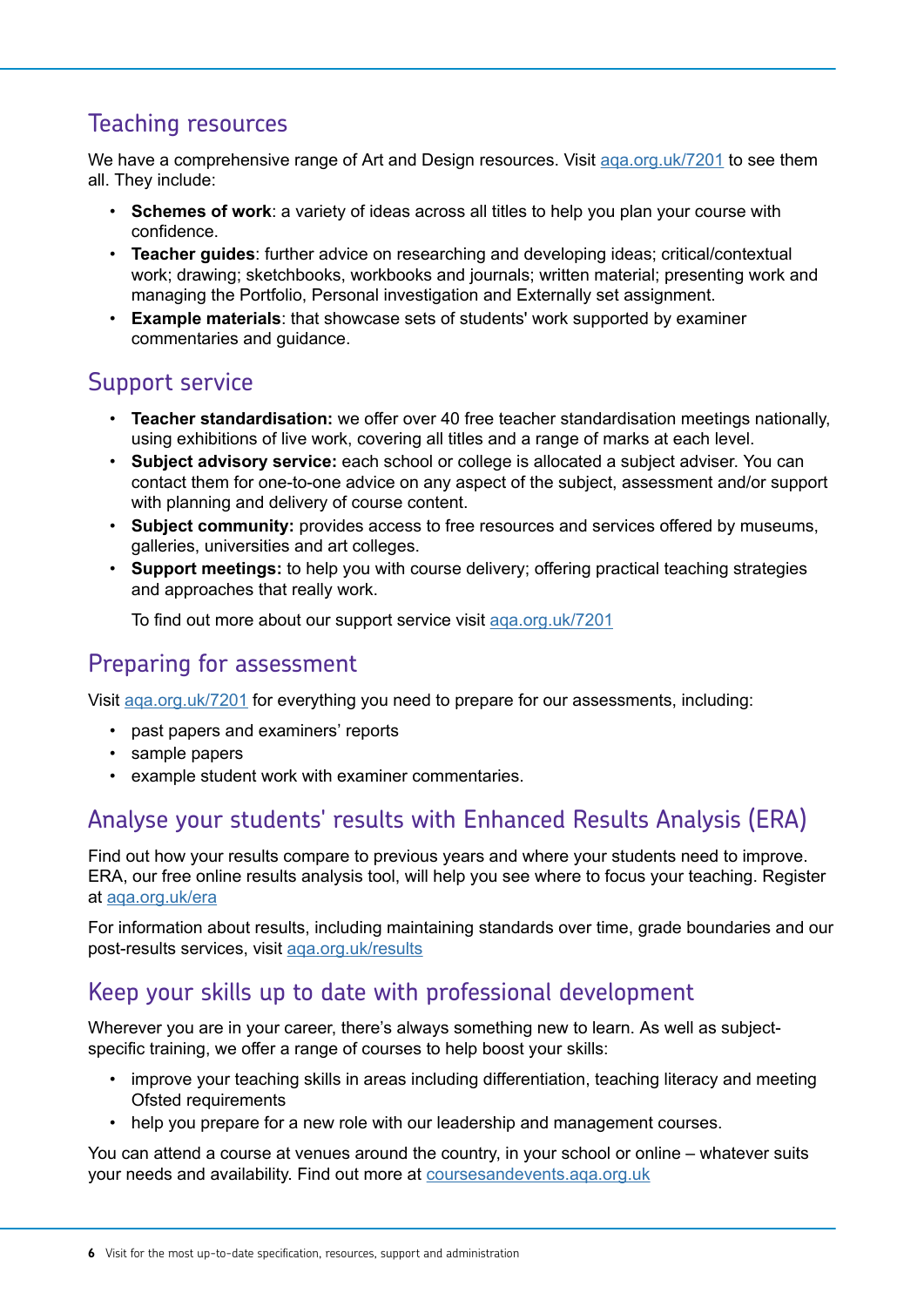### Get help and support

Visit our website for information, guidance, support and resources at [aqa.org.uk/7201](https://www.aqa.org.uk/subjects/art-and-design/as-and-a-level/art-and-design-7201) You can talk directly to the Art and Design subject team:

E: [art@aqa.org.uk](mailto:art@aqa.org.uk)

T: 01483 437 750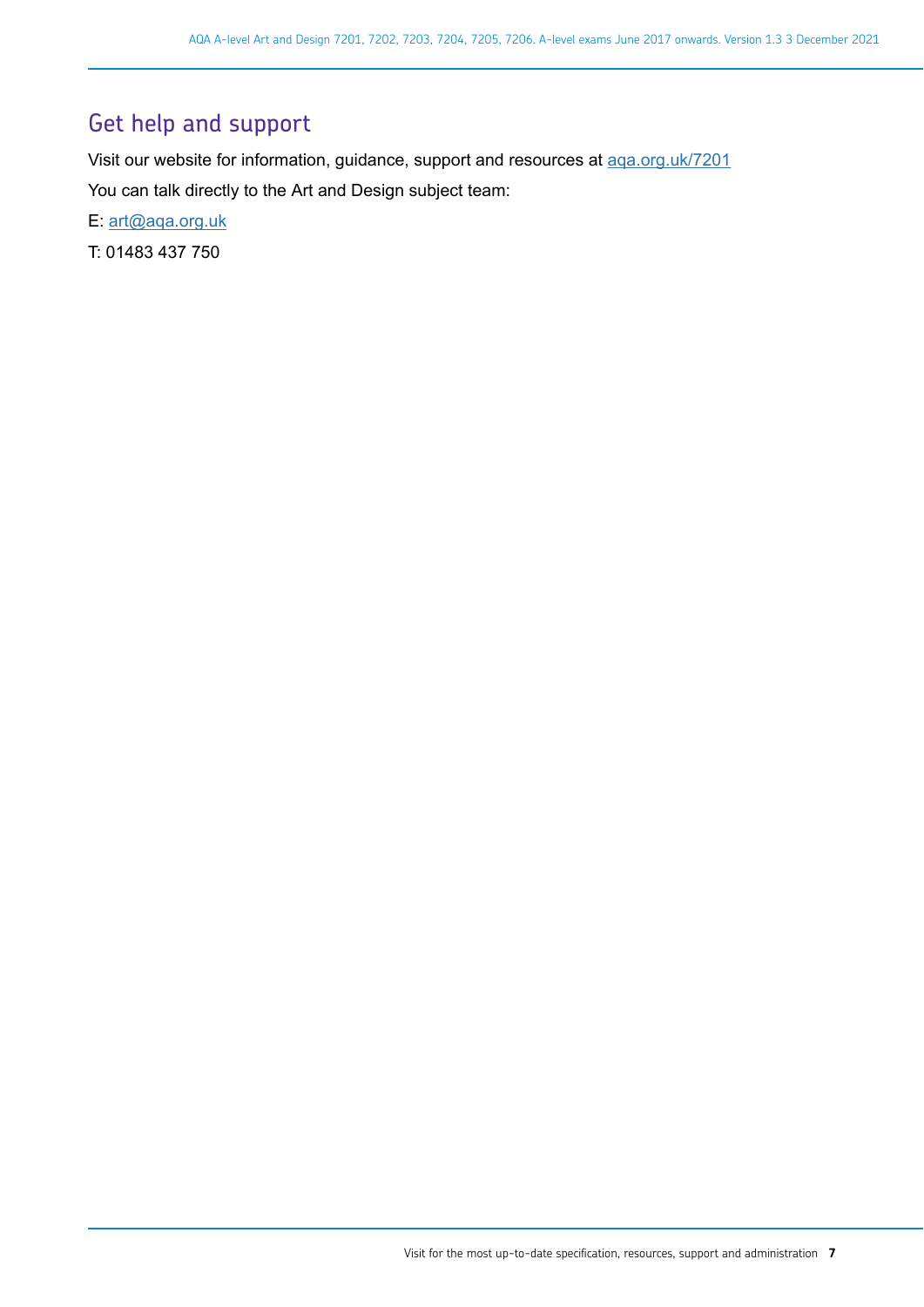# <span id="page-7-0"></span>2 Specification at a glance

## 2.1 Subject content

Students choose one of the titles below for study.

- 1 [Art, craft and design](#page-11-0) (page 12)
- 2 [Fine art](#page-12-0) (page 13)
- 3 [Graphic communication](#page-14-0) (page 15)
- 4 [Textile design \(](#page-15-0)page 16)
- 5 [Three-dimensional design](#page-16-0) (page 17)
- 6 [Photography](#page-18-0) (page 19)

## 2.2 Assessments

**Component 1: Personal investigation**

#### **What's assessed**

Personal investigation - 7201/C, 7202/C, 7203/C, 7204/C, 7205/C, 7206/C

#### **Assessed**

- No time limit
- 96 marks
- 60% of A-level

Non-exam assessment (NEA) set and marked by the centre and moderated by AQA during a visit to the centre. Visits will normally take place in June.



#### **Component 2: Externally set assignment**

#### **What's assessed**

Response to an externally set assignment - 7201/X, 7202/X, 7203/X, 7204/X, 7205/X, 7206/X

#### **Assessed**

- Preparatory period + 15 hours supervised time
- 96 marks
- 40% of A-level

Non-exam assessment (NEA) set by AQA, marked by the centre and moderated by AQA during a visit to the centre. Visits will normally take place in June.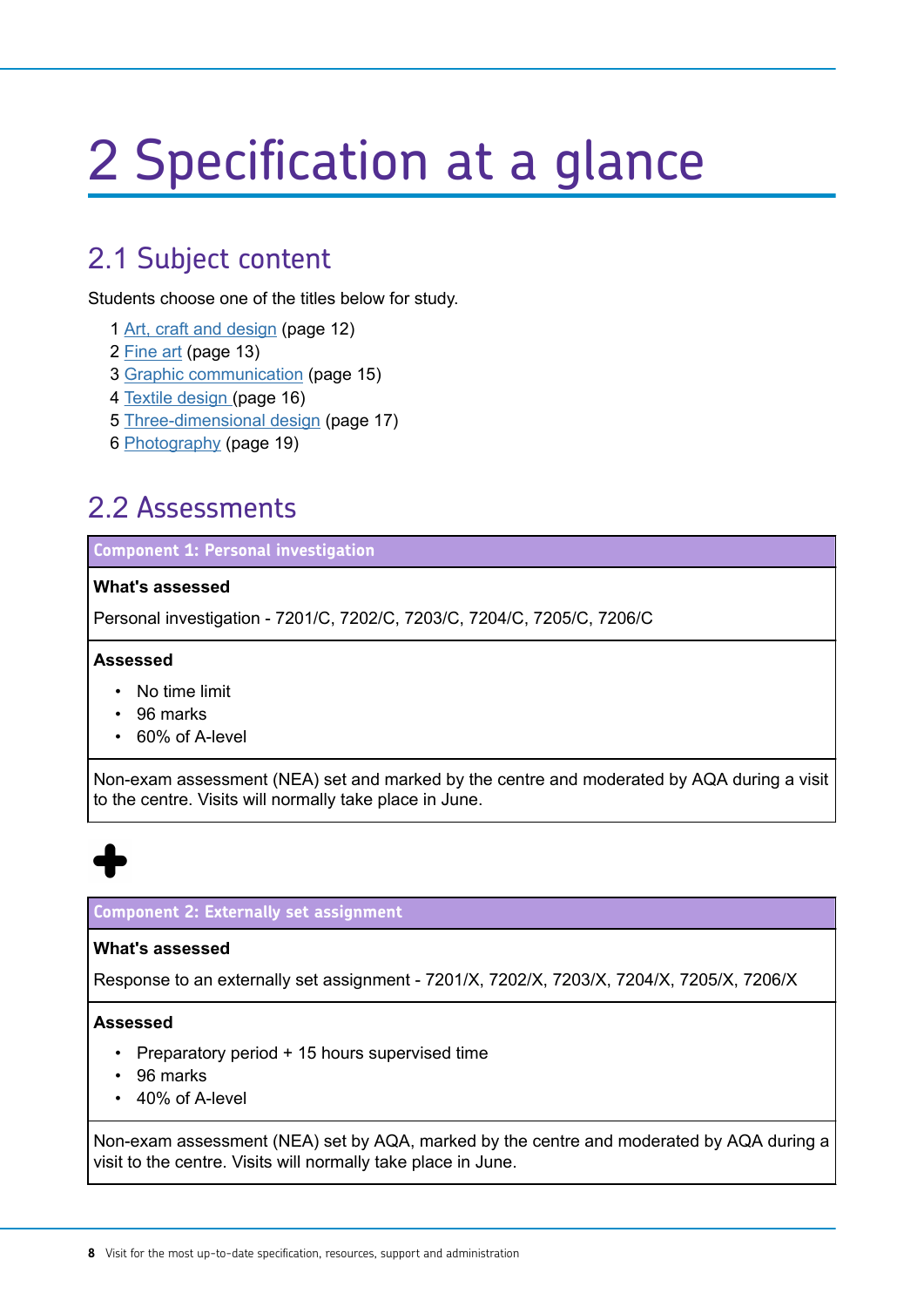# <span id="page-8-0"></span>2.3 Component details

#### Component 1: Personal investigation

This is a practical investigation supported by written material.

Students are required to conduct a practical investigation, into an idea, issue, concept or theme, supported by written material. The focus of the investigation must be identified independently by the student and must lead to a finished outcome or a series of related finished outcomes.

The investigation should be a coherent, in-depth study that demonstrates the student's ability to construct and develop a sustained line of reasoning from an initial starting point to a final realisation.

The investigation must show clear development from initial intentions to the final outcome or outcomes. It must include evidence of the student's ability to research and develop ideas and relate their work in meaningful ways to relevant critical/contextual materials.

The investigation must be informed by an aspect of contemporary or past practice of artists, photographers, designers or craftspeople.

The written material must confirm understanding of creative decisions, providing evidence of all four assessment objectives by:

- clarifying the focus of the investigation
- demonstrating critical understanding of contextual and other sources
- substantiating decisions leading to the development and refinement of ideas
- recording ideas, observations and insights relevant to intentions by reflecting critically on practical work
- making meaningful connections between, visual, written and other elements.

The written material must:

- be a coherent and logically structured extended response of between 1000 and 3000 words of continuous prose.
- include specialist vocabulary appropriate to the subject matter
- include a bibliography that, identifies contextual references from sources such as: books, journals, websites, through studies of others' work made during a residency, or on a site, museum or gallery visit
- be legible with accurate use of spelling, punctuation and grammar so that meaning is clear.

Students can present the written material as a single passage of continuous prose or as a series of shorter discrete, but linked, passages of continuous prose incorporated within the practical work.

There is no restriction on the scale of practical work produced. Students should carefully select, organise and present their work for their Personal investigation to ensure it is well structured and provides evidence that meets the requirements of all four assessment objectives.

The personal investigation will be assessed as a whole. Evidence of meeting the requirements of all four assessment objectives must be provided in both the practical and written material. Please refer to [Assessing the Personal investigation](#page-22-0) (page 23) of the specification for more information on how to assess the Personal investigation.

Students must identify and acknowledge sources which are not their own.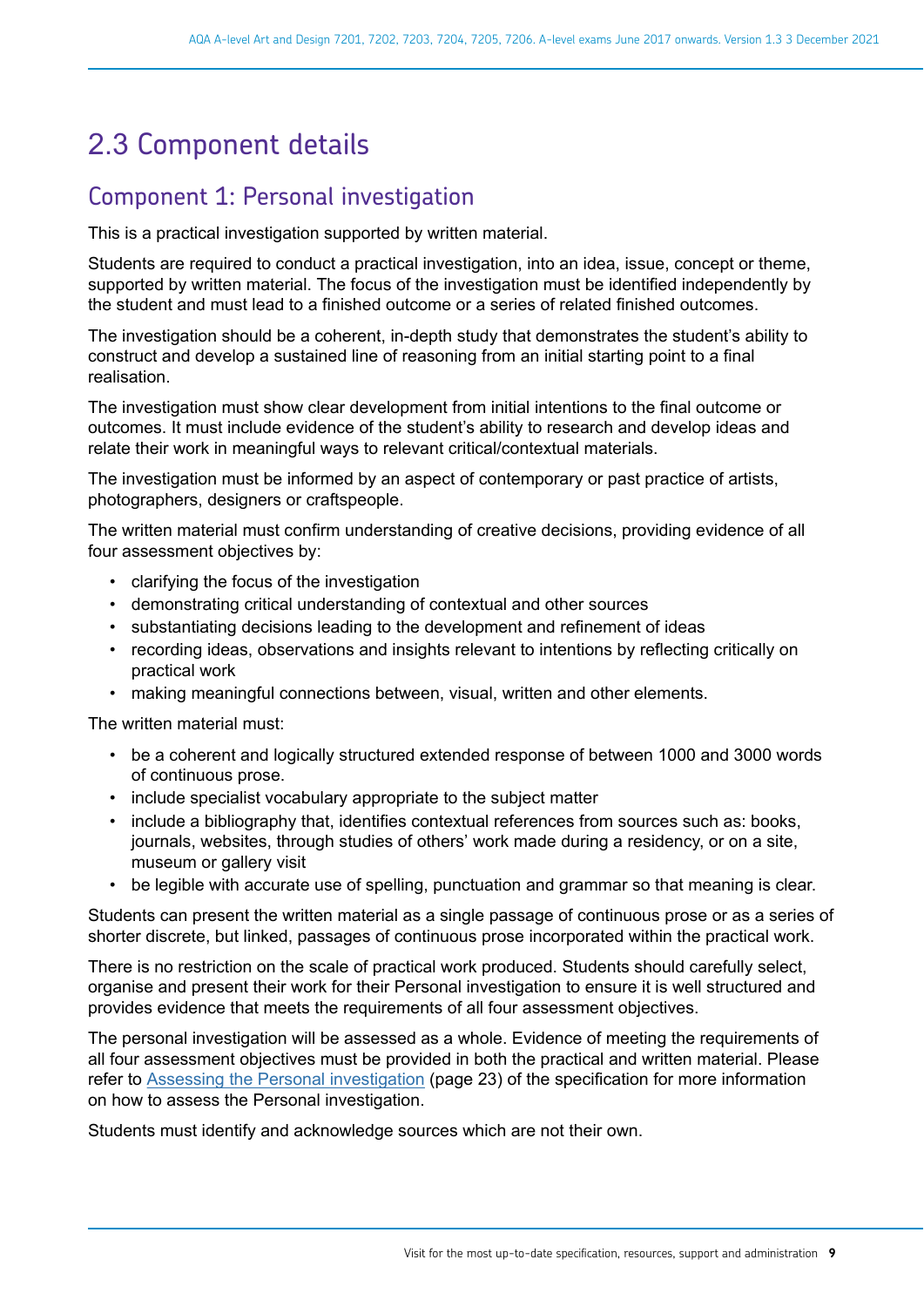#### Component 2: Externally set assignment

Separate question papers will be provided for each title. Each question paper will consist of a choice of eight questions to be used as starting points. Students are required to select **one**. Students will be provided with exam papers on 1 February, or as soon as possible after that date.

#### Preparatory period – from 1 February

Following receipt of the paper students should consider the starting points and select one. Preparatory work should be presented in any suitable format, such as mounted sheets, design sheets, sketchbooks, workbooks, journals, models and maquettes.

#### Supervised time – 15 hours

Following the preparatory period, students must complete 15 hours of unaided, supervised time.

The first three hours of the supervised time must be consecutive.

In the 15 hours students must produce a finished outcome or a series of related finished outcomes, informed by their preparatory work.

Students must stop work on their preparatory work as soon as the first period of supervised time starts. Students may refer to their preparatory work in the supervised time, but it must not be added to or amended.

Preparatory work and the work produced during the supervised time must be kept secure in between sessions of supervised time.

The work produced during the supervised time must be clearly identified as such. Students must identify and acknowledge sources which are not their own. Annotation and/or notes should use appropriate specialist vocabulary and be legible with accurate use of language so that meaning is clear.

At the end of the 15 hours of supervised time all the work submitted for this component must be kept secure.

Preparatory work and the work produced during the 15 hours of supervised time will be assessed together, as a whole, against all four assessment objectives. Students will be assessed on their ability to work independently, working within the specified time constraints, and developing a personal and meaningful response.

There is no restriction on the scale of work produced. Students should carefully select, organise and present work to ensure that they provide evidence which meets the requirements of all four assessment objectives.

The guidelines set out in the JCQ document 'Instructions for the conduct of examinations' must be followed.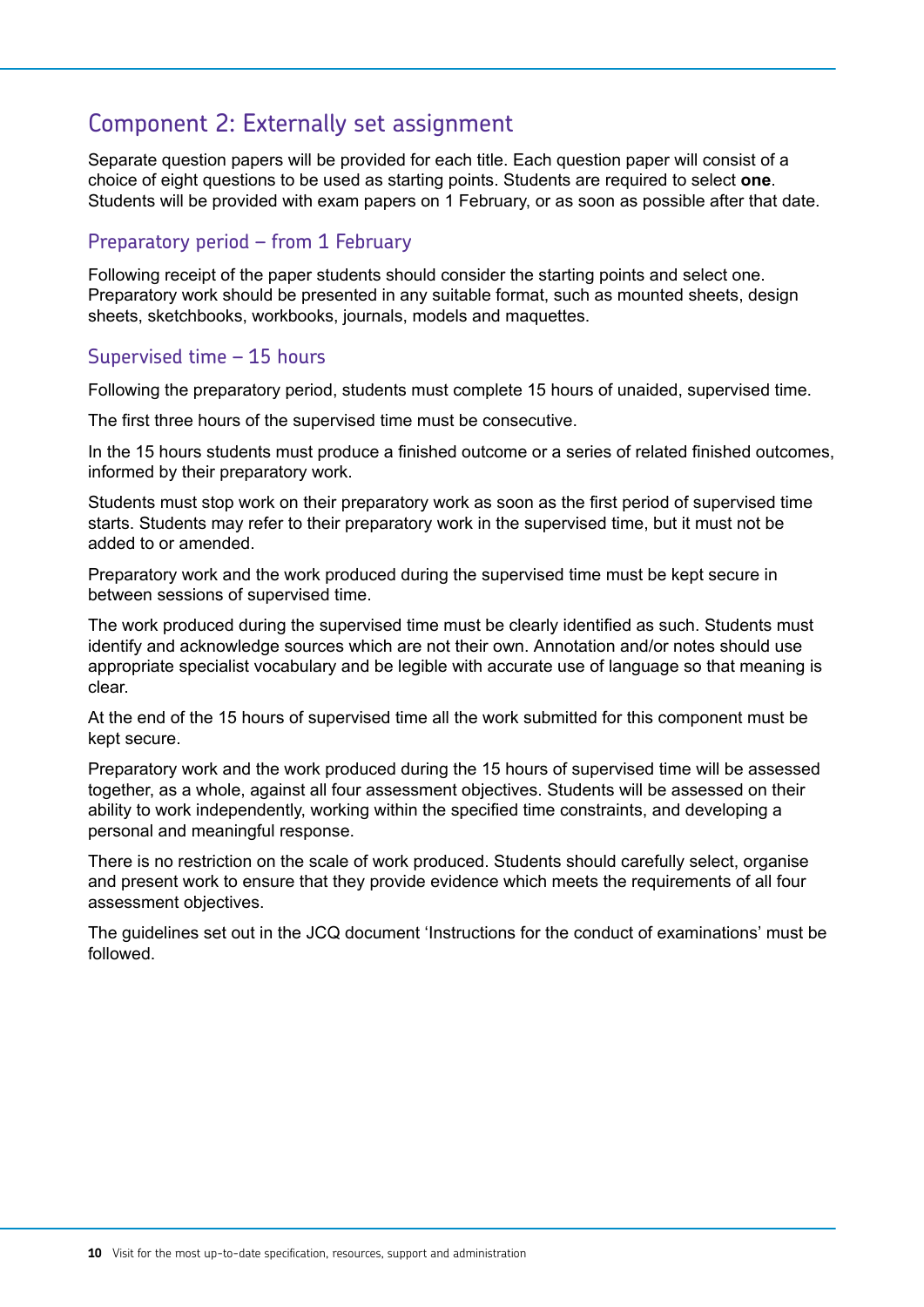# <span id="page-10-0"></span>3 Subject content

# 3.1 Summary of subject content

#### Art, craft and design

A broad-based course exploring practical and critical/contextual work through a range of 2D and/or 3D processes and media associated with two or more of the titles below.

#### Fine art

Students should produce practical and critical/contextual work in one or more areas of study, for example, drawing, painting, mixed-media, sculpture, ceramics, installation, printmaking, moving image (video, film, animation) and photography.

#### Graphic communication

Students should produce practical and critical/contextual work in one or more areas of study, for example, interactive media (including web, app and game design), advertising, packaging design, design for print, illustration, communication graphics, branding, multimedia, motion graphics, design for film and television.

#### Textile design

Students should produce practical and critical/contextual work in one or more areas of study, for example, fashion design, fashion textiles, costume design, digital textiles, printed and/or dyed fabrics and materials, domestic textiles, wallpaper, interior design, constructed textiles, art textiles and installed textiles.

#### Three-dimensional design

Students should produce practical and critical/contextual work in one or more areas of study, for example, ceramics, sculpture, exhibition design, design for theatre, television and film, interior design, product design, environmental design, architectural design, jewellery/body ornament and 3D digital design.

#### Photography

Students should produce practical and critical/contextual work in one or more areas of study, for example, portraiture, landscape photography, still life photography, documentary photography, photojournalism, fashion photography, experimental imagery, multimedia, photographic installation and moving image (video, film, animation).

#### **The example areas of study in each title above are neither compulsory nor exclusive.**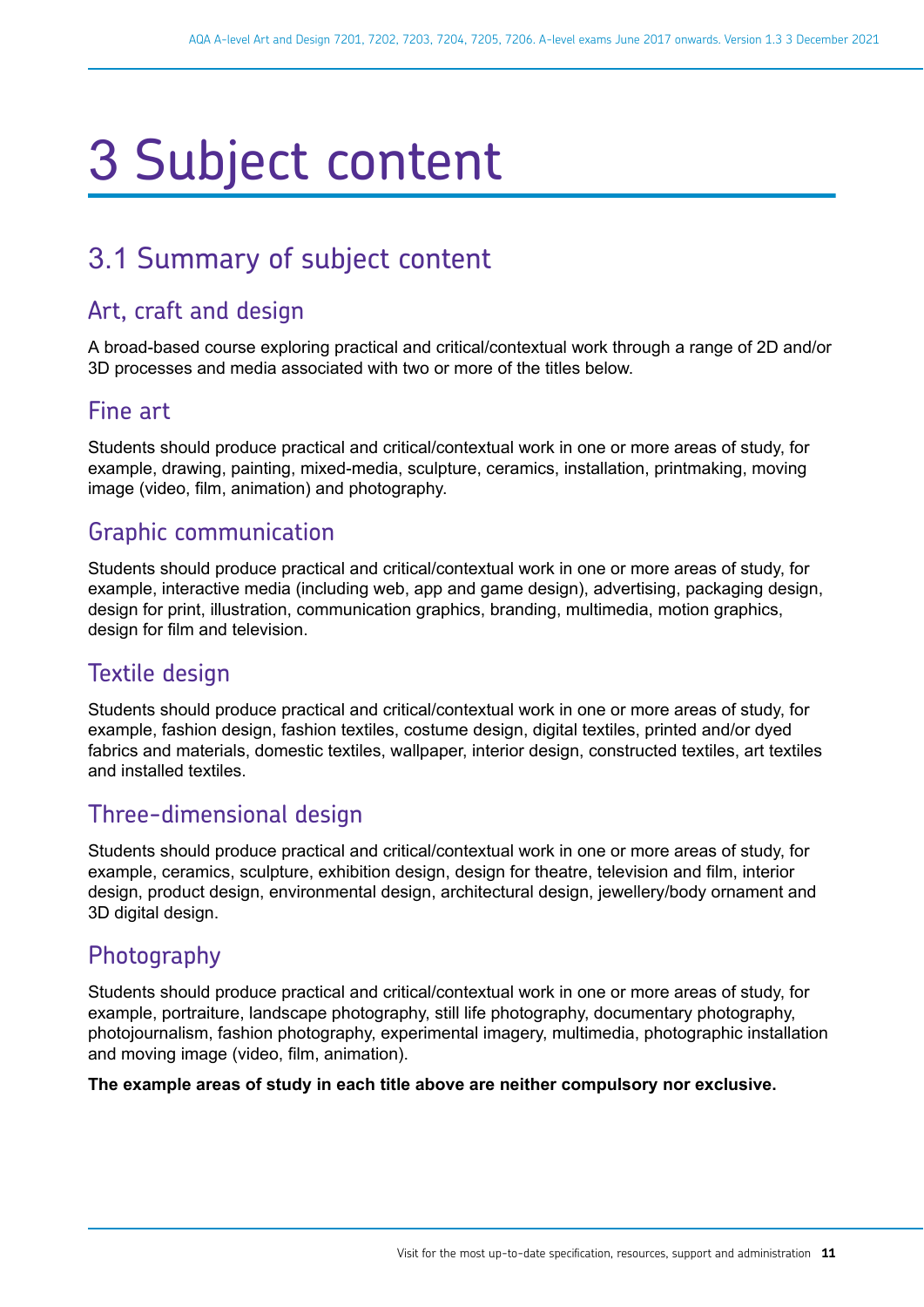# <span id="page-11-0"></span>3.2 Overarching knowledge, understanding and skills

Students should be introduced to a variety of experiences that employ a range of traditional and new media, processes and techniques appropriate to the chosen areas of study. Knowledge of art, craft and design should be developed through research, the development of ideas and making, working from first-hand experience and, where appropriate, secondary source materials.

Students are required to participate actively in their course of study, recognising and developing their own strengths in the subject and identifying and sustaining their own lines of enquiry.

Courses based on these specifications must require students to develop practical and theoretical knowledge and understanding of:

- relevant materials, processes, technologies and resources
- how ideas, feelings and meanings can be conveyed and interpreted in images and artefacts
- how images and artefacts relate to the time and place in which they were made and to their social and cultural contexts
- continuity and change in different genres, styles and traditions
- a working vocabulary and specialist terminology.

Courses based on these specifications must require students to develop the skills to:

- record experiences and observations, in a variety of ways using drawing or other appropriate visual forms; undertake research; and gather, select and organise visual and other appropriate information
- explore relevant resources; analyse, discuss and evaluate images, objects and artefacts; and make and record independent judgements
- use knowledge and understanding of the work of others to develop and extend thinking and inform own work
- generate and explore potential lines of enquiry using appropriate media and techniques
- apply knowledge and understanding in making images and artefacts; review and modify work; and plan and develop ideas in the light of their own and others' evaluations
- organise, select and communicate ideas, solutions and responses, and present them in a range of visual, tactile and/or sensory forms.

Students can work entirely in digital media or entirely in non-digital media, or in a mixture of both, provided the aims and assessment objectives are met.

Please refer to [Aims and assessment objectives](#page-20-0) (page 21).

# 3.3 Art, craft and design

Students must be introduced to a variety of experiences that explore a range of two-dimensional and/or three-dimensional media, processes and techniques. They should be made aware of both traditional and new media.

Students should explore the use of drawing for different purposes, using a variety of methods and media on a variety of scales. Students may use sketchbooks/workbooks/journals to underpin their work where appropriate.

Students should explore relevant images, artefacts and resources relating to a range of art, craft and design, from the past and from recent times, including European and non-European examples. This should be integral to the investigating and making processes. Students' responses to these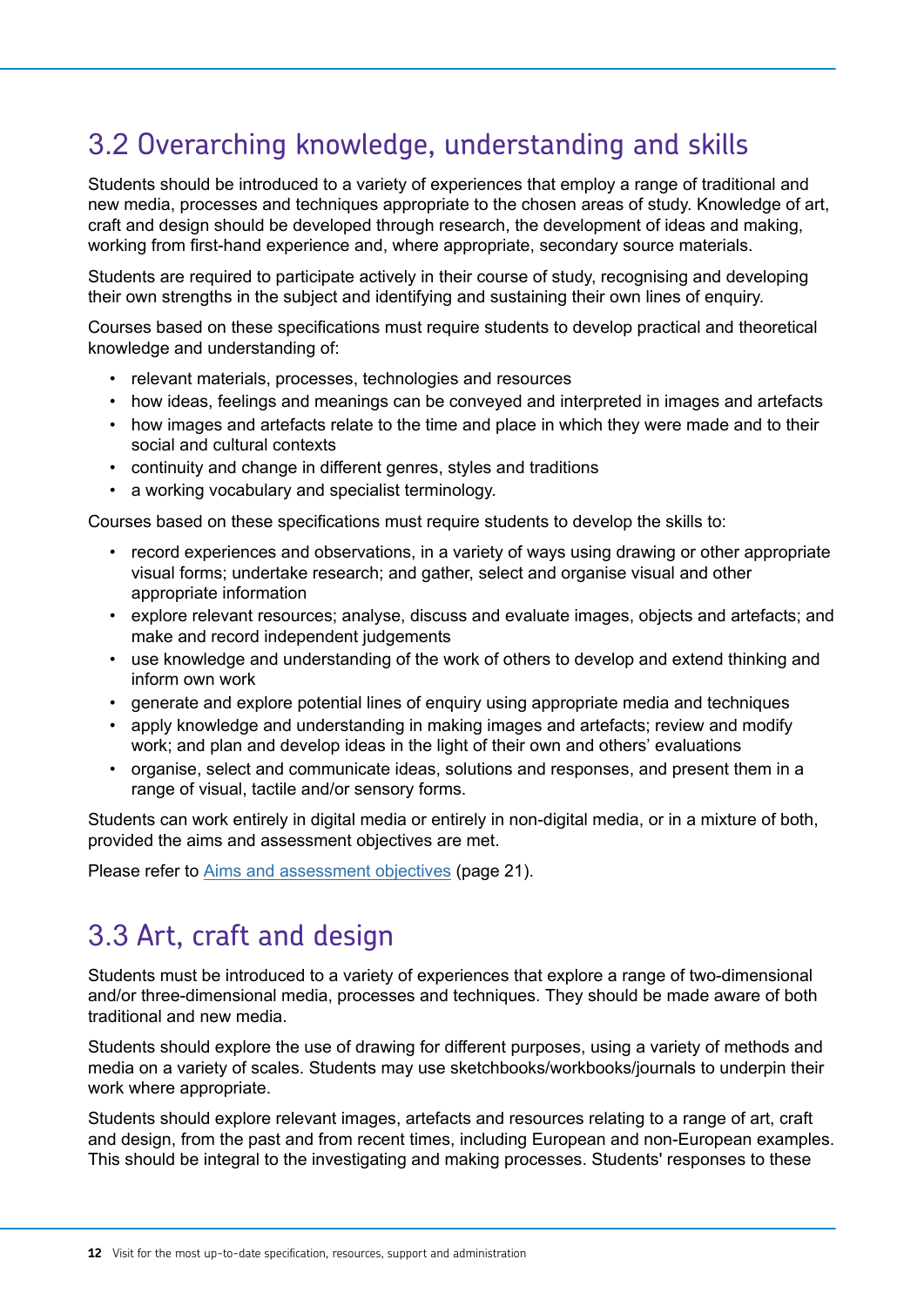<span id="page-12-0"></span>examples must be shown through practical and critical activities that demonstrate their understanding of different styles, genres and traditions.

Students should be aware of the four assessment objectives to be demonstrated in the context of the content and skills presented. They should be aware of the importance of process as well as product.

### Areas of study

Within each component, students must demonstrate evidence that they have explored critical and contextual work through a range of two-dimensional and/or three-dimensional processes and media.

Component 1: must show evidence of working in areas of study drawn from **two or more** of the endorsed titles listed below.

Component 2: must show evidence of areas of study drawn from **one or more** of the endorsed titles listed below.

The area(s) of study selected for Component 1 can be the same as, or different to, those selected for Component 2.

#### Skills and techniques

Students will be expected to demonstrate skills, as defined in [Overarching knowledge,](#page-11-0) [understanding and skills](#page-11-0) (page 12), in the context of their chosen areas of study.

- **Fine art:** for example drawing, painting, mixed-media, sculpture, ceramics, installation, printmaking, moving image (video, film, animation) and photography.
- **Graphic communication:** for example interactive media (including web, app and game design), advertising, packaging design, design for print, illustration, communication graphics, branding, multimedia, motion graphics, design for film and television.
- **Textile design:** for example fashion design, fashion textiles, costume design, digital textiles, printed and/or dyed fabrics and materials, domestic textiles, wallpaper, interior design, constructed textiles, art textiles and installed textiles.
- **Three-dimensional design:** for example ceramics, sculpture, exhibition design, design for theatre, television and film, interior design, product design, environmental design, architectural design, jewellery/body ornament and 3D digital design.
- **Photography:** for example portraiture, landscape photography, still life photography, documentary photography, photojournalism, fashion photography, experimental imagery, multimedia, photographic installation and moving image (video, film, animation).

# 3.4 Fine art

Students should be introduced to a variety of experiences that explore a range of fine art media, processes and techniques. They should be made aware of both traditional and new media.

Students should explore the use of drawing for different purposes, using a variety of methods and media on a variety of scales. Students may use sketchbooks/workbooks/journals to underpin their work where appropriate.

Students should explore relevant images, artefacts and resources relating to a range of art, craft and design, from the past and from recent times, including European and non-European examples. This should be integral to the investigating and making processes. Students' responses to these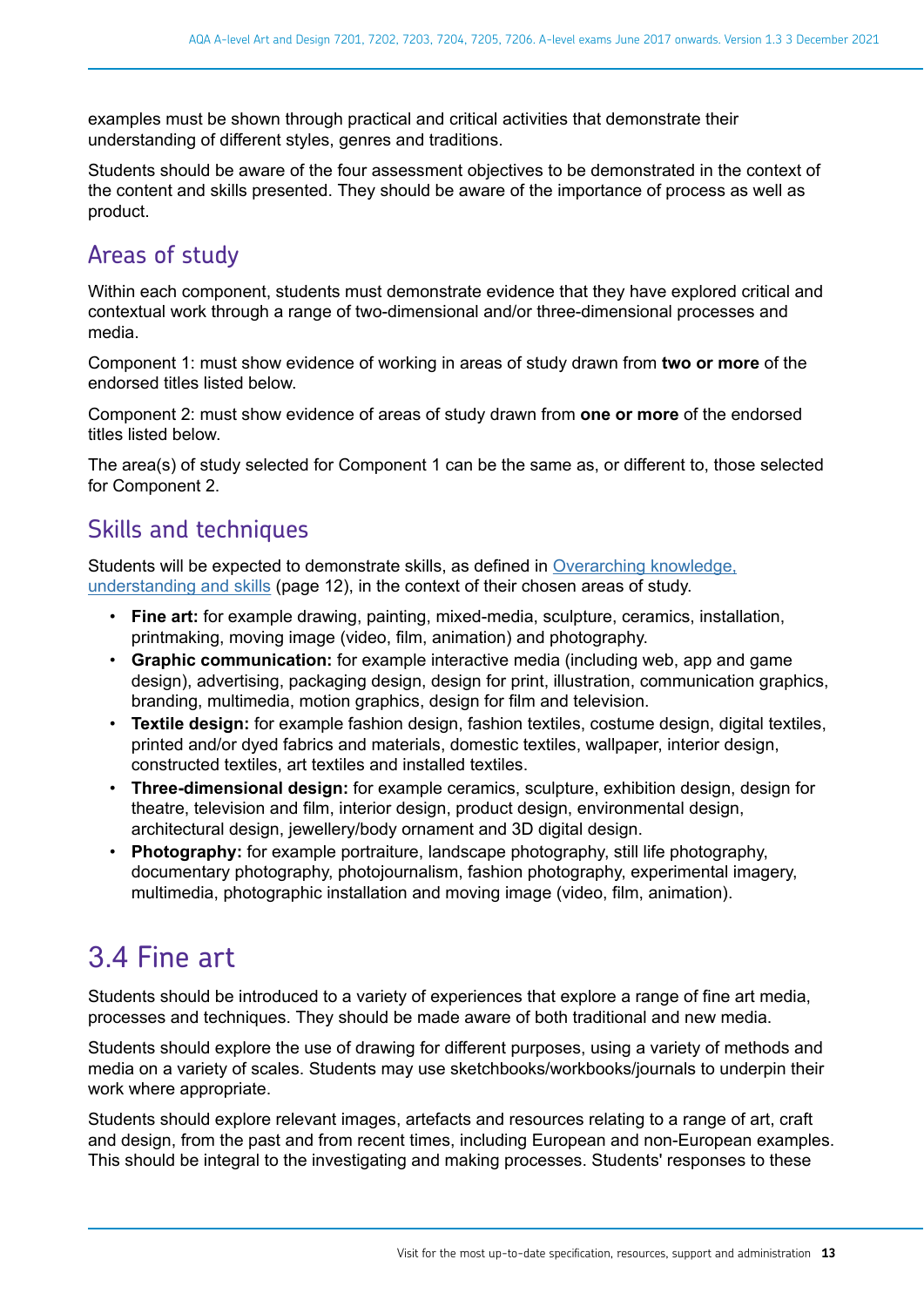examples must be shown through practical and critical activities that demonstrate their understanding of different styles, genres and traditions.

Students should be aware of the four assessment objectives to be demonstrated in the context of the content and skills presented. They should be aware of the importance of process as well as product.

## Areas of study

Students are required to work in **one or more** area(s) of Fine art, such as those listed below. They may explore overlapping areas and combinations of areas:

- drawing and painting
- mixed-media, including collage and assemblage
- sculpture
- ceramics
- installation
- printmaking (relief, intaglio, screen processes and lithography)
- moving image and photography.

#### Skills and techniques

Students will be expected to demonstrate skills, as defined in [Overarching knowledge,](#page-11-0) [understanding and skills](#page-11-0) (page 12), in the context of their chosen area(s) of Fine art. In addition, students will be required to demonstrate skills in all of the following:

- appreciation of different approaches to recording images, such as observation, analysis, expression and imagination
- awareness of intended audience or purpose for their chosen area(s) of fine art
- understanding of the conventions of figurative/representational and abstract/nonrepresentational imagery or genres
- appreciation of different ways of working, such as, using underpainting, glazing, wash and impasto; modelling, carving, casting, constructing, assembling and welding; etching, engraving, drypoint, mono printing, lino printing, screen printing, photo silkscreen and lithography
- understanding of pictorial space, composition, rhythm, scale and structure
- appreciation of colour, line, tone, texture, shape and form.

#### Knowledge and understanding

Students must show knowledge and understanding of:

- how ideas, feelings and meanings can be conveyed and interpreted in images and artefacts in the chosen area(s) of study within fine art
- historical and contemporary developments and different styles and genres
- how images and artefacts relate to social, environmental, cultural and/or ethical contexts, and to the time and place in which they were created
- continuity and change in different styles, genres and traditions relevant to fine art
- a working vocabulary and specialist terminology that is relevant to their chosen area(s) of fine art.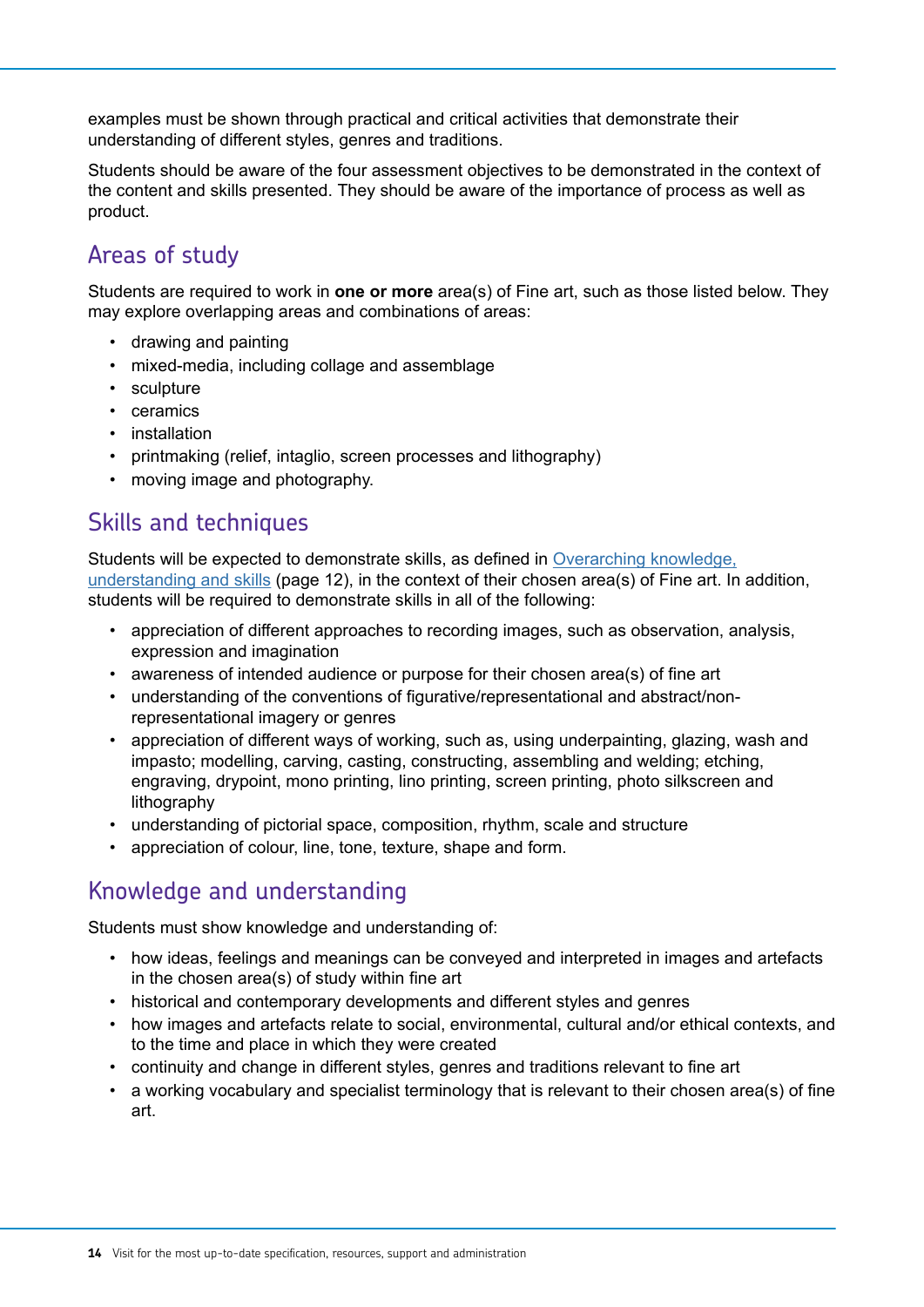# <span id="page-14-0"></span>3.5 Graphic communication

Students should be introduced to a variety of experiences that explore a range of graphic communication media, processes and techniques. They should be made aware of both traditional and new media.

Students should explore the use of drawing for different purposes, using a variety of methods and media on a variety of scales. Students may use sketchbooks/workbooks/journals to underpin their work where appropriate.

Students should explore relevant images, artefacts and resources relating to a range of art, craft and design, from the past and from recent times, including European and non-European examples. This should be integral to the investigating and making processes. Students' responses to these examples must be shown through practical and critical activities that demonstrate their understanding of different styles, genres and traditions.

Students should be aware of the four assessment objectives to be demonstrated in the context of the content and skills presented. They should be aware of the importance of process as well as product.

## Areas of study

Students are required to work in **one or more** area(s) of graphic communication, such as those listed below. They may explore overlapping areas and combinations of areas:

- interactive media (including web, app and game design)
- advertising
- packaging design
- design for print
- illustration
- communication graphics
- branding
- multimedia
- motion graphics
- design for film and television.

#### Skills and techniques

Students will be expected to demonstrate skills, as defined in [Overarching knowledge,](#page-11-0) [understanding and skills](#page-11-0) (page 12), in the context of their chosen area(s) of graphic communication. Students will be required to demonstrate skills in all of the following:

- understanding of meaning, function, style, scale, colour and content in relation to the chosen area(s) of graphic communication
- awareness of intended audience or purpose for their chosen area(s) of graphic communication
- ability to respond to an issue, concept or idea, working to a brief or answering a need in the chosen area(s) of graphic communication
- appreciation of the relationship of form and function and, where applicable, the constraints of working to a brief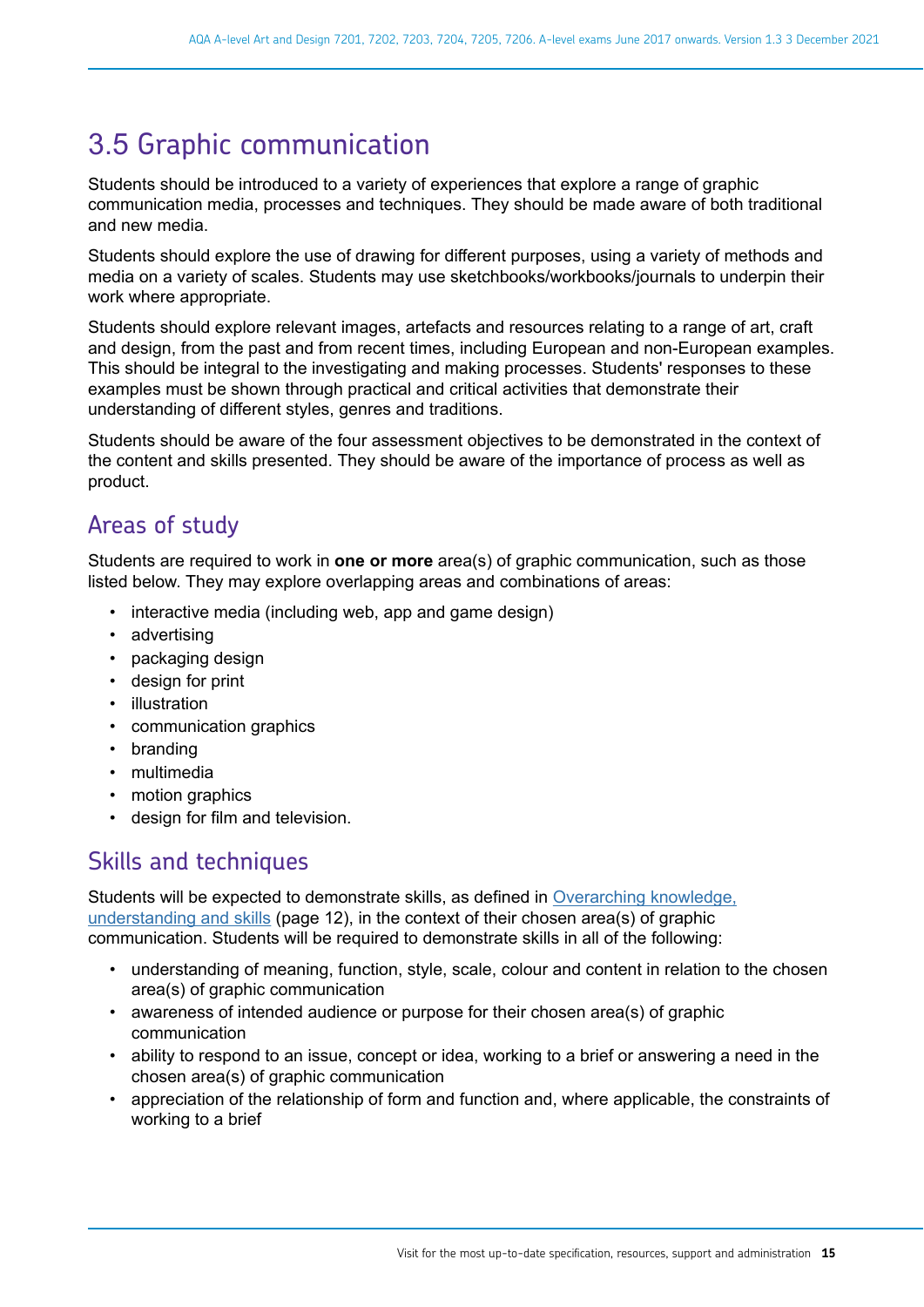- <span id="page-15-0"></span>• appreciation of the appropriate use of typography (which could include hand lettering and calligraphy)
- understanding of a variety of materials and genres appropriate to their chosen area(s) of graphic communication.

### Knowledge and understanding

Students must show knowledge and understanding of:

- relevant materials, processes, technologies and resources
- how ideas, feelings and meanings can be conveyed and interpreted in images and artefacts created in the chosen area(s) of graphic communication
- historical and contemporary developments and different styles and genres
- how images and artefacts relate to social, environmental, cultural and/or ethical contexts, and to the time and place in which they were created
- continuity and change in different styles, genres and traditions relevant to graphic communication
- a working vocabulary and specialist terminology that is relevant to their chosen area(s) of graphic communication.

# 3.6 Textile design

Students should be introduced to a variety of experiences that explore a range of textile media, processes and techniques. They should be made aware of both traditional and new media.

Students should explore the use of drawing for different purposes, using a variety of methods and media on a variety of scales. Students should explore the potential for the use of colour. Students may use sketchbooks/workbooks/journals to underpin their work where appropriate.

Students should explore relevant images, artefacts and resources relating to a range of art, craft and design, from the past and from recent times, including European and non-European examples. This should be integral to the investigating and making processes. Students' responses to these examples must be shown through practical and critical activities that demonstrate their understanding of different styles, genres and traditions.

Students should be aware of the four assessment objectives to be demonstrated in the context of the content and skills presented. They should be aware of the importance of process as well as product.

## Areas of study

Students are required to work in **one or more** area(s) of textile design, such as those listed below. They may explore overlapping areas and combinations of areas:

- fashion design
- fashion textiles
- costume design
- digital textiles
- printed and/or dyed fabric and materials
- domestic textiles and wallpaper
- interior design
- constructed textiles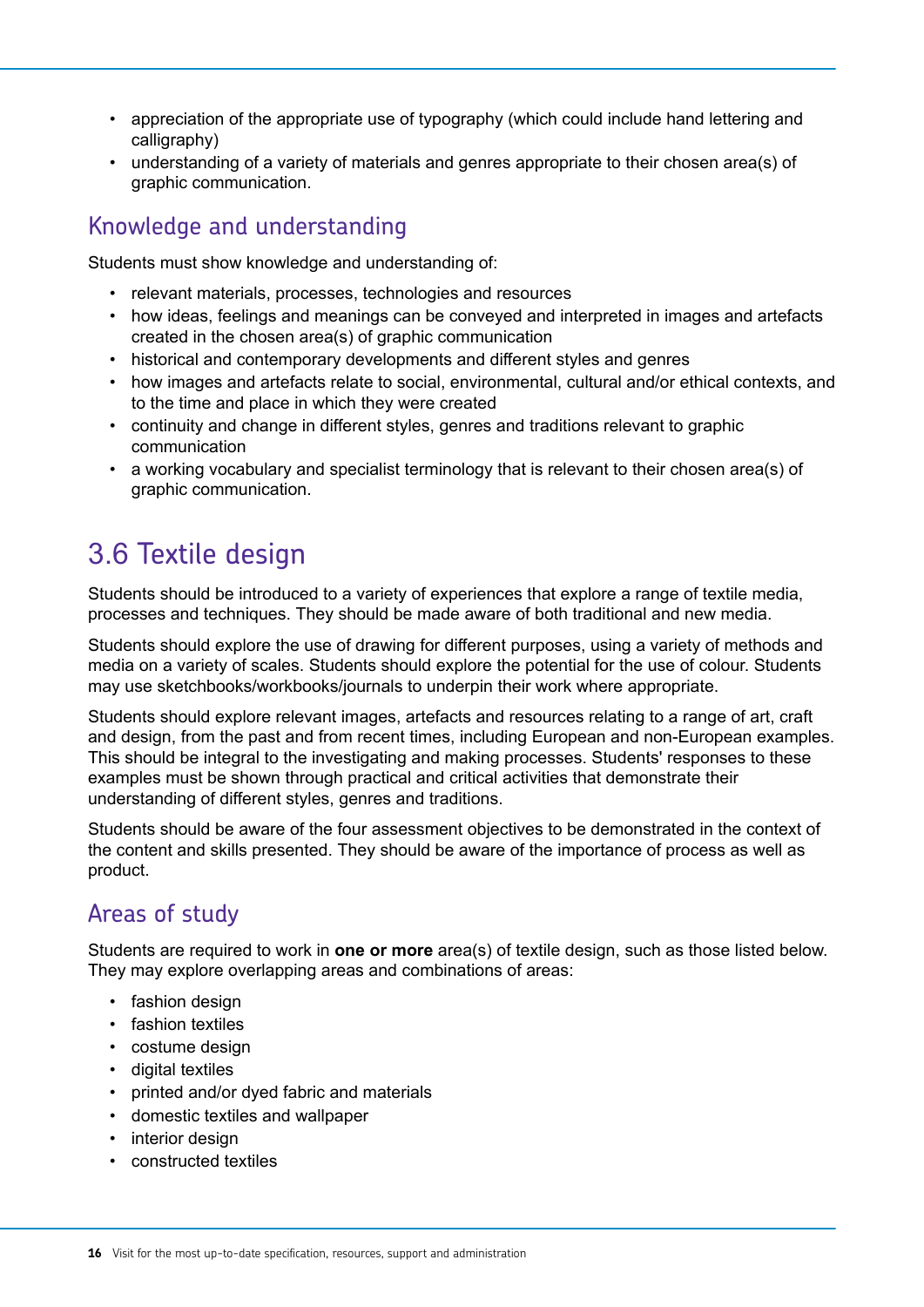- <span id="page-16-0"></span>• art textiles
- installed textiles.

#### Skills and techniques

Students will be expected to demonstrate skills, as defined in [Overarching knowledge,](#page-11-0) [understanding and skills](#page-11-0) (page 12), in the context of their chosen area(s) of textile design. Students will be required to demonstrate skills in all of the following:

- awareness of the elements of textile design, such as shape, line, scale, colour, texture, pattern, contrast and/or repetition in relation to the chosen area(s) of textile design
- awareness of intended audience or purpose for their chosen area(s) of textile design
- ability to respond to an issue, concept or idea, working to a brief or answering a need in the chosen area(s) of textile design
- appreciation of the relationship of form and function and, where applicable, the constraints of working to a brief
- understanding of a variety of textile methods, such as: fabric printing, mono-printing, relief printing, screen printing and laser printing; tie-dye and batik; spraying and transfer; fabric construction; stitching, appliqué, patchwork, padding, quilting and embroidery.

#### Knowledge and understanding

Students must show knowledge and understanding of:

- relevant materials, processes, technologies and resources
- how ideas, feelings and meanings can be conveyed and interpreted in images and artefacts created in the chosen area(s) of textile design
- historical and contemporary developments and different styles and genres
- how images and artefacts relate to social, environmental, cultural and/or ethical contexts, and to the time and place in which they were created
- continuity and change in different styles, genres and traditions relevant to textile design
- a working vocabulary and specialist terminology that is relevant to their chosen area(s) of textile design.

# 3.7 Three-dimensional design

Students should be introduced to a variety of experiences that explore a range of threedimensional media, processes and techniques. They should be made aware of both traditional and new media.

Students should explore the use of drawing for different purposes, using a variety of methods and media on a variety of scales. Students may use sketchbooks/workbooks/journals to underpin their work, where appropriate.

Students should explore relevant images, artefacts and resources relating to a range of art, craft and design, from the past and from recent times, including European and non-European examples. This should be integral to the investigating and making process. Students' responses to these examples must be shown through practical and critical activities that demonstrate their understanding of different styles, genres and traditions.

Students should be aware of the four assessment objectives to be demonstrated in the context of the content and skills presented. They should be aware of the importance of process as well as product.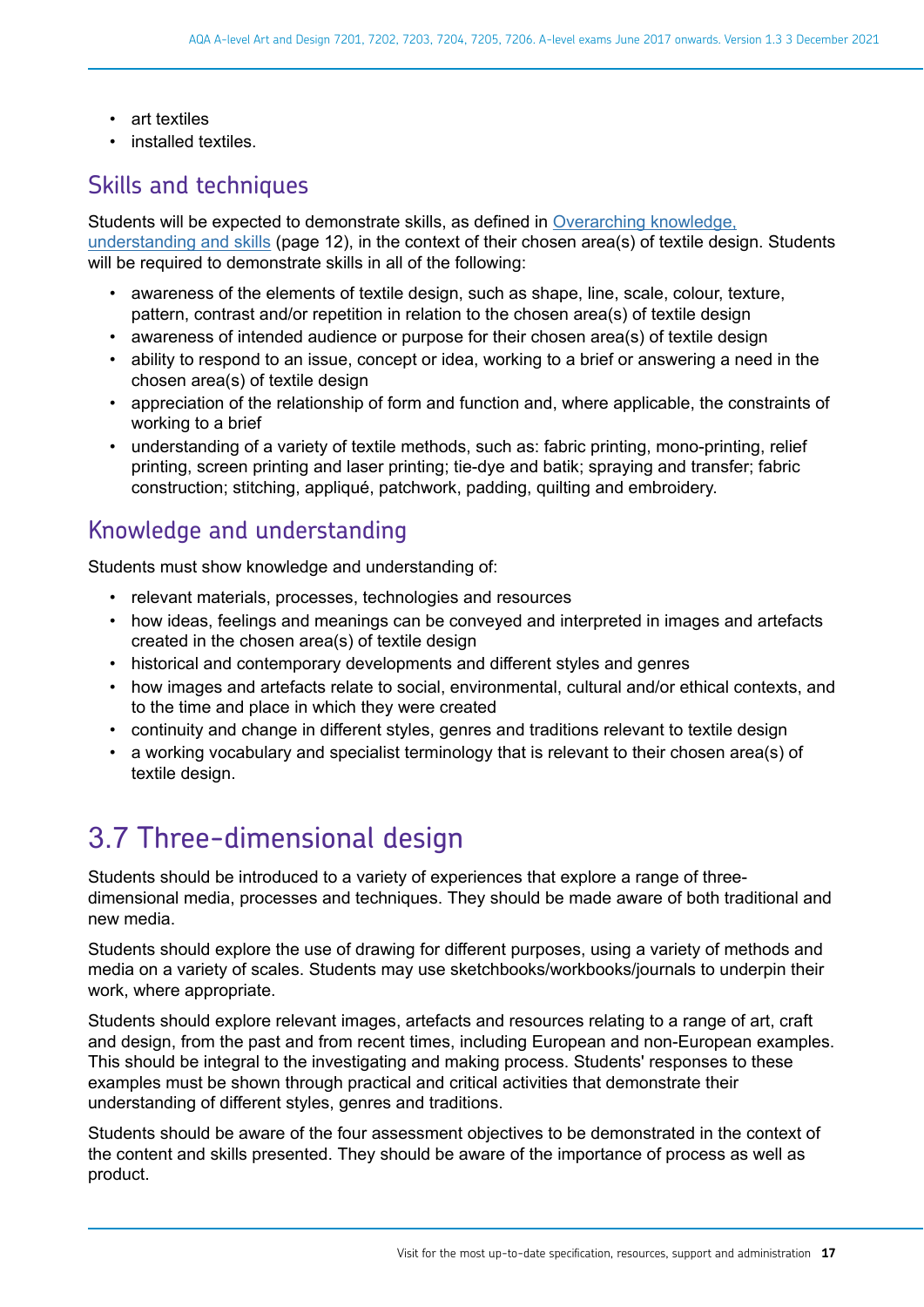#### Areas of study

Students are required to work in **one or more** area(s) of three-dimensional design, such as those listed below. They may explore overlapping areas and combinations of areas:

- ceramics
- sculpture
- exhibition design
- design for theatre, television and film
- interior design
- product design
- environmental and architectural design
- jewellery/body ornament
- 3D digital design.

### Skills and techniques

Students will be expected to demonstrate skills, as defined in [Overarching knowledge,](#page-11-0) [understanding and skills](#page-11-0) (page 12), in the context of their chosen area(s) of three-dimensional design. Students will be required to demonstrate skills in all of the following:

- appreciation of solid, void, form, shape, texture, colour, decoration, surface treatment, scale, proportion, structure, rhythm and movement
- awareness of intended audience or purpose for their chosen area(s) of three-dimensional design
- awareness of the relationship between three-dimensional design and urban, rural or other settings
- appreciation of the relationship of form and function and, where applicable, the ability to respond to a concept, work to a brief, theme or topic, or answer a need in the chosen area(s) of three-dimensional design
- the safe use of a variety of appropriate tools and equipment
- understanding of working methods, such as model-making, constructing and assembling.

## Knowledge and understanding

Students must show knowledge and understanding of:

- relevant materials, processes, technologies and resources
- how ideas, feelings and meanings can be conveyed and interpreted in images and artefacts created in the context of their chosen area(s) of three-dimensional design
- historical and contemporary developments and different styles and genres
- how images and artefacts relate to social, environmental, cultural and/or ethical contexts, and to the time and place in which they were created
- continuity and change in different styles, genres and traditions relevant to three-dimensional design
- a working vocabulary and specialist terminology that is relevant to their chosen area(s) of three-dimensional design.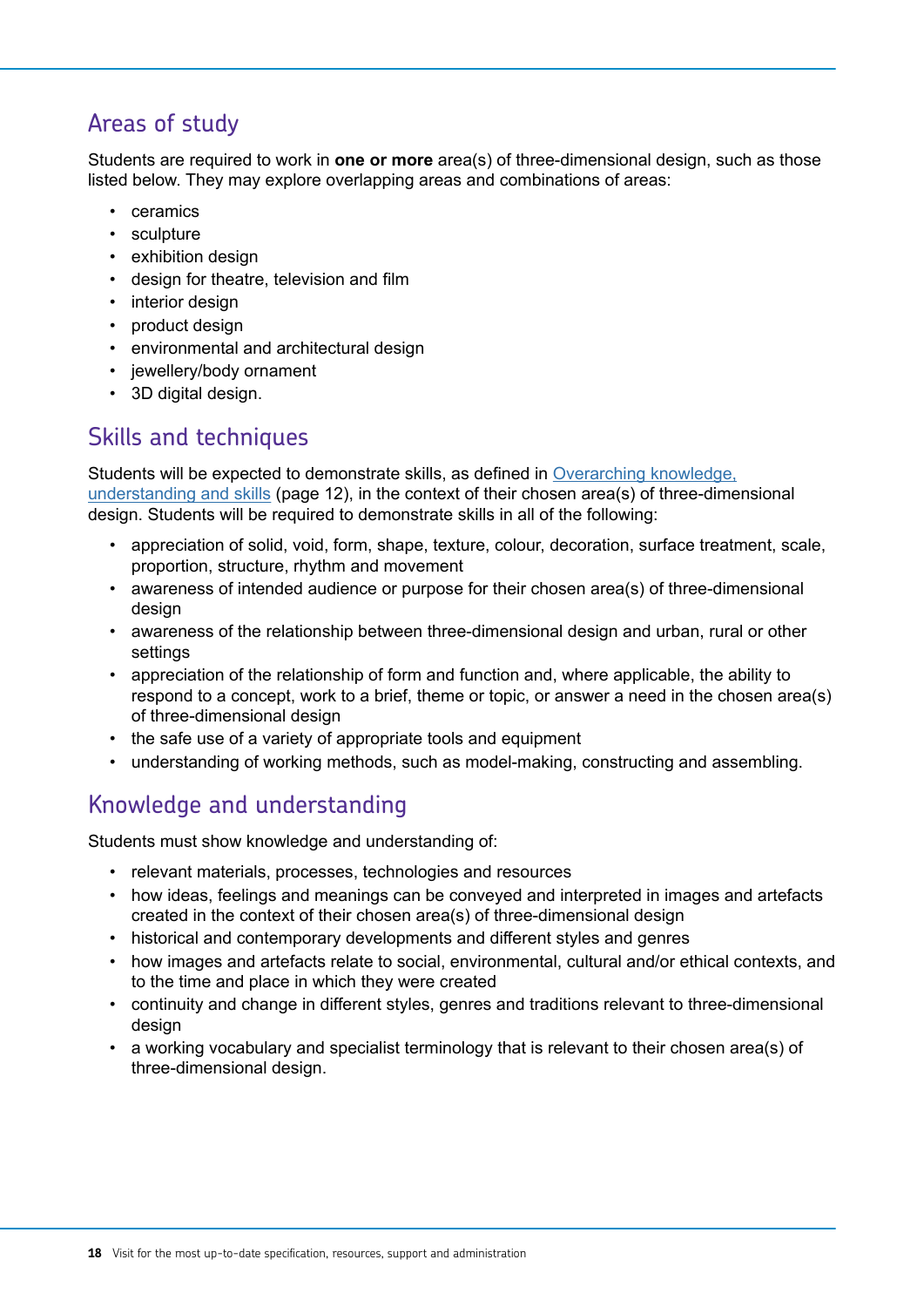# <span id="page-18-0"></span>3.8 Photography

Students should be introduced to a variety of experiences that explore a range of photographic media, techniques and processes. They should be made aware of both traditional and new technologies.

Students should explore relevant images, artefacts and resources relating to a range of art, craft and design, from the past and from recent times, including European and non-European examples. This should be integral to the investigating and making processes. Students' responses to these examples must be shown through practical and critical activities that demonstrate their understanding of different styles, genres and traditions.

Students should use sketchbooks/workbooks/journals to underpin their work where appropriate. They may wish to develop their drawing skills in order to produce storyboards, thumbnail sketches and/or diagrams, where appropriate.

Students may use traditional methods and/or digital techniques to produce images.

Students should be aware of the four assessment objectives to be demonstrated in the context of the content and skills presented and of the importance of process as well as product.

#### Areas of study

Students are required to work in **one or more** area(s) of photography, such as those listed below. They may explore overlapping areas and combinations of areas:

- portraiture
- landscape photography (working from the urban, rural and/or coastal environment)
- still life photography (working from objects or from the natural world)
- documentary photography, photojournalism
- fashion photography
- experimental imagery
- multimedia
- photographic installation
- moving image (video, film, animation).

#### Skills and techniques

Students will be expected to demonstrate skills, as defined in [Overarching knowledge,](#page-11-0) [understanding and skills](#page-11-0) (page 12), in the context of their chosen area(s) of photography. Students will be required to demonstrate skills in all of the following:

- the ability to explore elements of visual language, line, form, colour, pattern and texture in the context of photography
- awareness of intended audience or purpose for their chosen area(s) of photography
- the ability to respond to an issue, theme, concept or idea, or work to a brief or answer a need in photography
- appreciation of viewpoint, composition, aperture, depth of field, shutter speed and movement
- appropriate use of the camera, film, lenses, filters and lighting for work in their chosen area(s) of photography
- understanding of techniques related to the production of photographic images and, where appropriate, presentation and layout.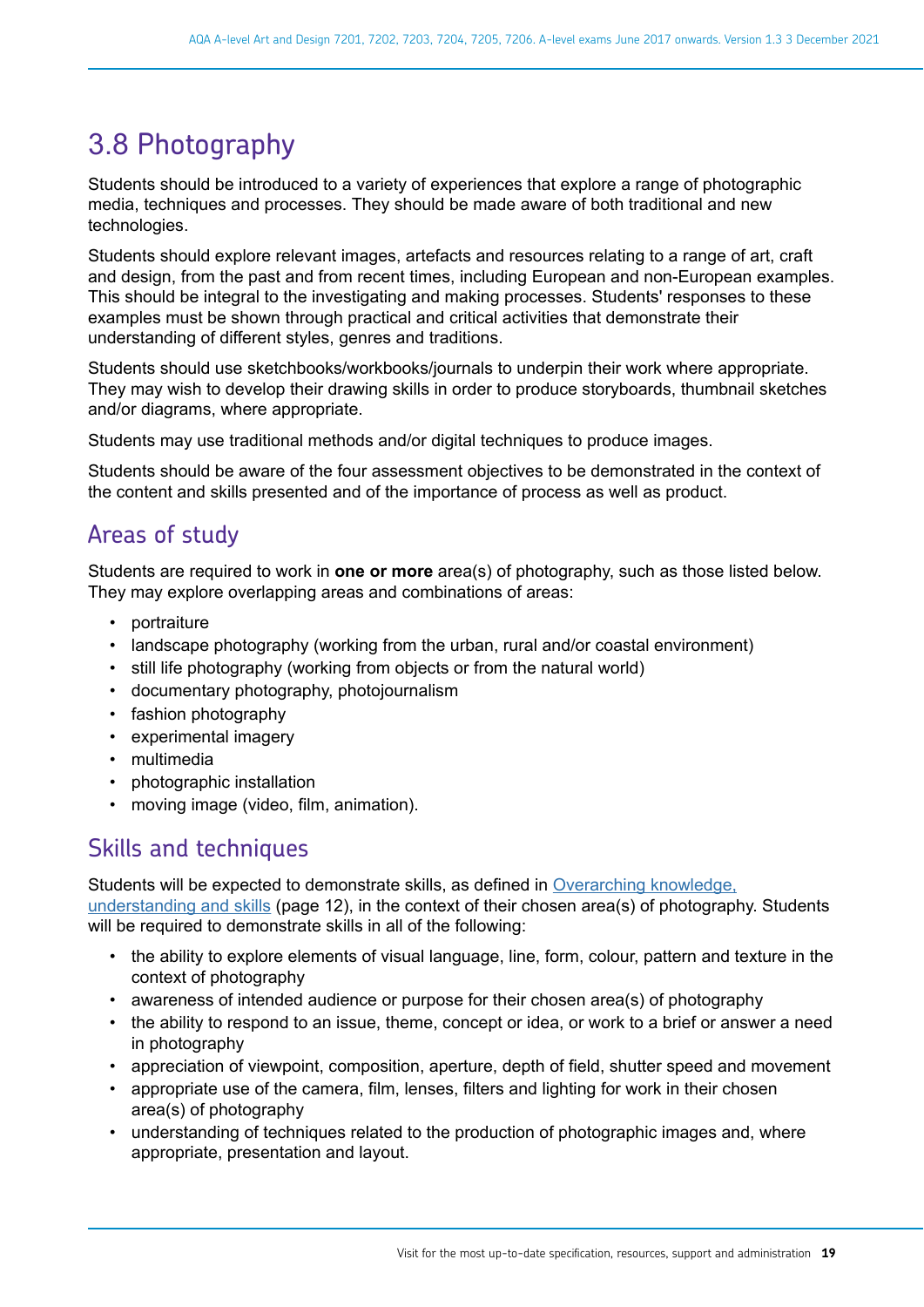## Knowledge and understanding

Students must show knowledge and understanding of:

- relevant materials, processes, technologies and resources
- how ideas, feelings and meanings can be conveyed and interpreted in images and artefacts created in their chosen area(s) of photography
- historical and contemporary developments and different styles and genres
- how images and artefacts relate to social, environmental, cultural and/or ethical contexts, and to the time and place in which they were created
- continuity and change in different styles, genres and traditions relevant to photography
- a working vocabulary and specialist terminology that is relevant to their chosen area(s) of photography.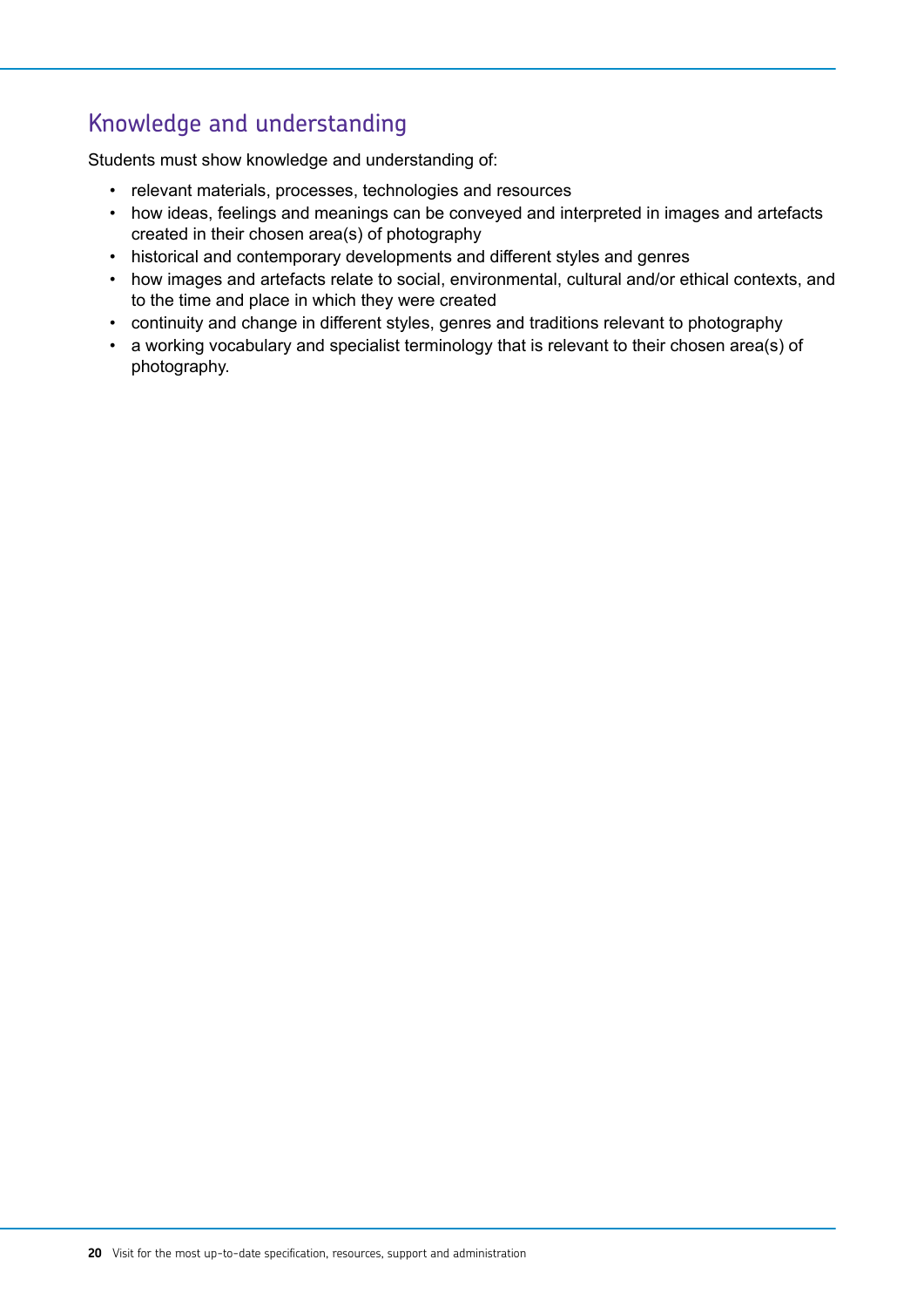# <span id="page-20-0"></span>4 Scheme of assessment

Find past papers and mark schemes, and specimen papers for new courses, on our website at [aqa.org.uk/pastpapers](http://www.aqa.org.uk/pastpapers)

The specification is designed to be taken over two years with all assessments taken at the end of the course.

Assessments and certification are eligible for submission for the first time in May/June and then every May/June for the life of the specification.

All materials are available in English only.

# 4.1 Synoptic assessment

Synoptic assessment in Art and Design involves students in:

- drawing together the knowledge, understanding and skills learned in different parts of the course
- selecting and presenting work which demonstrates their strengths across the areas of knowledge and the range of skills described and shows their ability to sustain their own lines of enquiry
- bringing together and making connections between the areas of knowledge, the work of artist(s), designer(s), photographers or craftspeople and the range of skills described and learned throughout the course and applying this by responding to one or more of:
	- a stimulus or issue
	- a design brief or problem
	- a task which specifies an image, object or other outcome to be achieved.

There is synoptic assessment in both components of the A-level that provide stretch and challenge opportunities for students as follows:

In Component 1, students develop work based on an idea, issue, concept or theme leading to a finished outcome or a series of related finished outcomes. Practical elements should make connections with some aspect of contemporary or past practice of artist(s), designer(s), photographers or craftspeople and include written work of no less than 1000 and no more than 3000 words which supports the practical work.

In Component 2, students respond to a stimulus, provided by AQA, to produce work which provides evidence of their ability to work independently within specified time constraints, developing a personal and meaningful response which addresses all the assessment objectives and leads to a finished outcome or a series of related finished outcomes.

# 4.2 Aims

Courses based on these specifications should encourage students to develop:

- intellectual, imaginative, creative and intuitive capabilities
- investigative, analytical, experimental, practical, technical and expressive skills, aesthetic understanding and critical judgement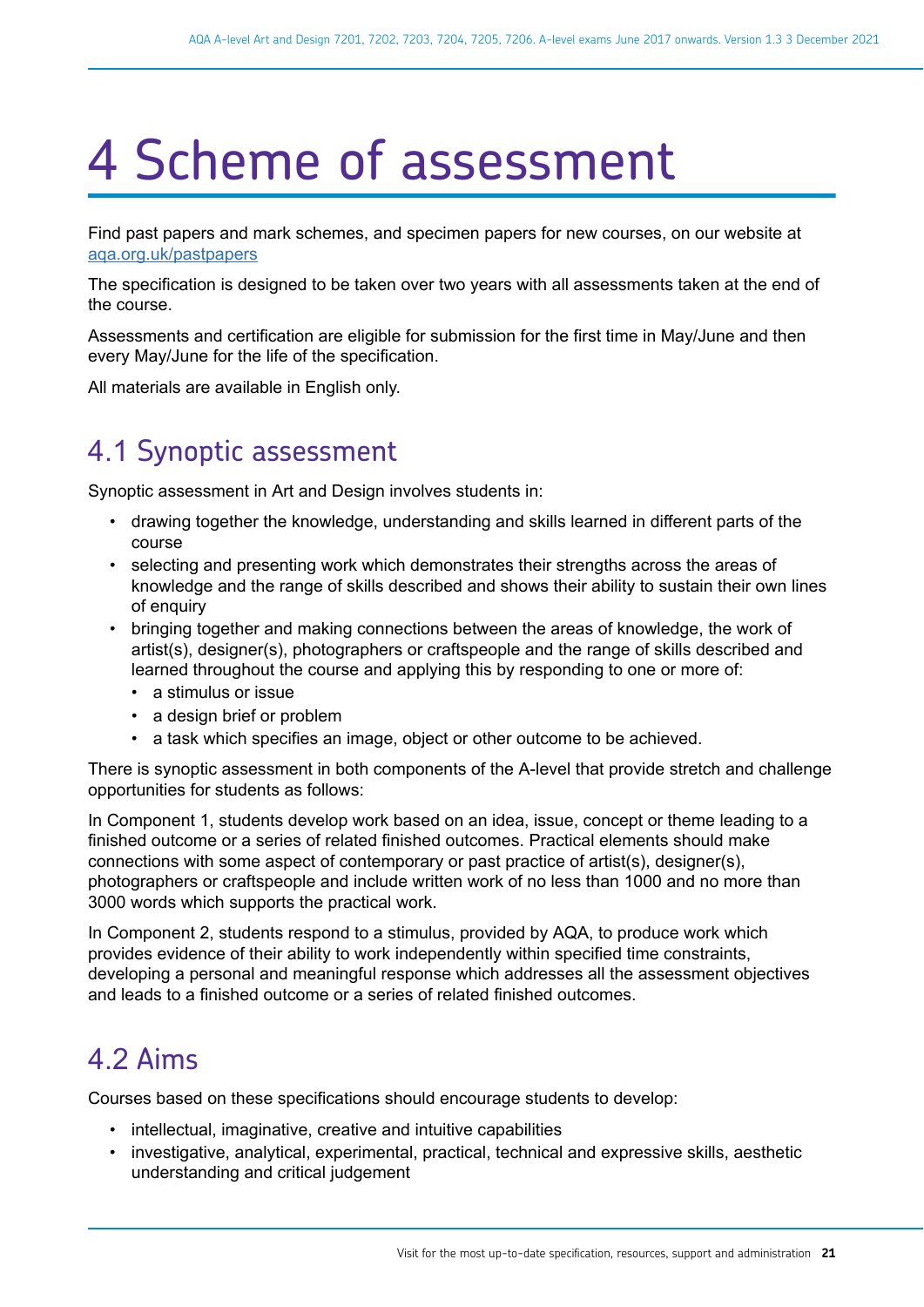- <span id="page-21-0"></span>independence of mind in developing, refining and communicating their own ideas, their own intentions and their own personal outcomes
- an interest in, enthusiasm for and enjoyment of art, craft and design
- the experience of working with a broad range of media
- an understanding of the interrelationships between art, craft and design processes and an awareness of the contexts in which they operate
- knowledge and experience of real-world contexts and, where appropriate, links to the creative industries
- knowledge and understanding of art, craft, design and media and technologies in contemporary and past societies and cultures
- an awareness of different roles, functions, audiences and consumers of art, craft and design.

# 4.3 Assessment objectives

Assessment objectives (AOs) are set by Ofqual and are the same across all A-level Art and Design specifications and all exam boards.

The assessments will measure how students have achieved the following assessment objectives:

- AO1: Develop ideas through sustained and focused investigations informed by contextual and other sources, demonstrating analytical and critical understanding.
- AO2: Explore and select appropriate resources, media, materials, techniques and processes, reviewing and refining ideas as work develops.
- AO3: Record ideas, observations and insights relevant to intentions, reflecting critically on work and progress.
- AO4: Present a personal and meaningful response that realises intentions and, where appropriate, makes connections between visual and other elements.

## Weighting of assessment objectives for A-level Art and Design

The assessment objectives are equally weighted within each component. The table shows the approximate weighting of each of the assessment objectives across all components.

| Assessment objectives   Component weightings (approx %) |                    | Overall weighting of |                       |
|---------------------------------------------------------|--------------------|----------------------|-----------------------|
| (AOS)                                                   | <b>Component 1</b> | <b>Component 2</b>   | <b>AOs (approx %)</b> |
| AO <sub>1</sub>                                         | 15                 | 10                   | 25                    |
| AO <sub>2</sub>                                         | 15                 | 10                   | 25                    |
| AO <sub>3</sub>                                         | 15                 | 10                   | 25                    |
| AO <sub>4</sub>                                         | 15                 | 10                   | 25                    |
| Overall weighting of<br>components                      | 60                 | 40                   | 100                   |

## Quality of making

The ability to handle materials, techniques and processes effectively, skilfully and safely underpins all the assessment objectives. It is important in enabling students to develop a personal language, to express ideas and to link their intentions to outcomes in a confident and assured manner.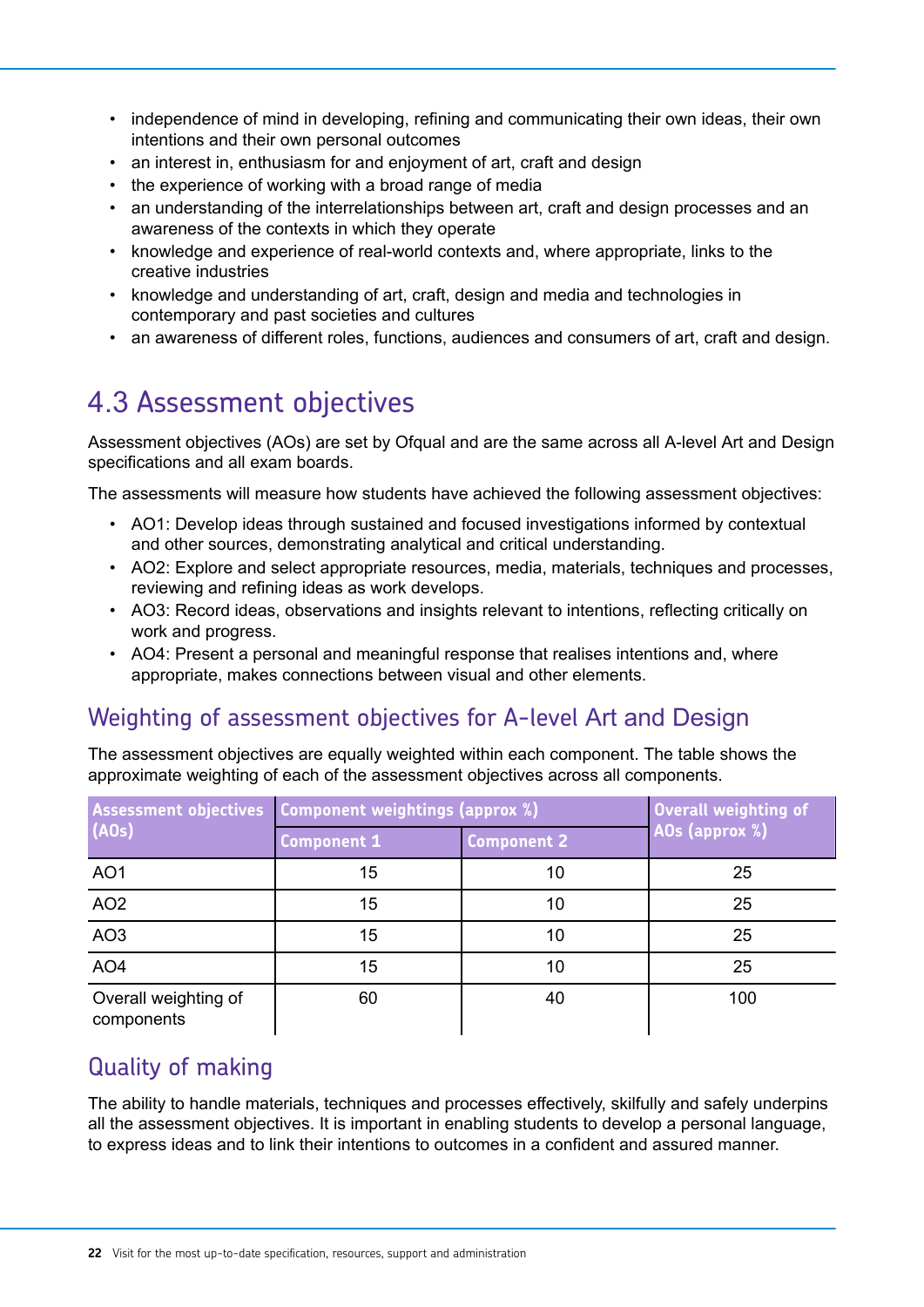## <span id="page-22-0"></span>4.4 Assessment criteria

The assessment criteria must be applied to the assessment of students' work for all components. The assessment objectives are equally weighted in each of the components. The [Assessment](#page-21-0) [criteria grid](#page-21-0) (page 22) indicates the levels of response which would be expected for the award of marks in the ranges shown. It should be noted that the ranges have been drawn up to assist teachers in identifying individual levels of response and do not, in themselves, constitute grade descriptions.

Each component is marked out of a total of 96 marks. As the assessment objectives are equally weighted in each of the components, there is a maximum of 24 marks for each of the assessment objectives. The marks, out of 24, for each assessment objective must be added together to produce the total mark out of 96.

You are required to provide a mark for each of the assessment objectives separately in accordance with the assessment criteria and a total mark out of 96 must be provided for each component. The assessment grid must be used to identify the student's level of performance in relation to each of the assessment objectives.

Six mark band descriptors are provided, with a range of marks for each of the four assessment objectives.

A Candidate record form must be completed for each student for each component. When completing the Candidate record form the teacher should decide which mark band descriptor best describes the student's performance for each assessment objective, then circle the appropriate mark. These marks should be transferred to the 'mark awarded' row and added together. This total should be entered in the 'total mark' box to the right of the grid.

Four marks are available for each mark band in each assessment objective. The lower mark indicates that the student has **just** met the requirements described in that particular band, the next mark indicates that evidence is **adequate**, the next that evidence is **clear** and the higher mark indicates that evidence is **convincing** but that the student has just failed to meet the requirements set out in the next band.

#### Assessing the Personal investigation

This is a practical component supported by written material. The practical work and written material must be assessed as an integrated whole. The practical work and the written material must be assessed together using the assessment grid to select which of the six mark band descriptors for each assessment objective best describes the student's overall performance.

The written material and practical work must each show evidence of meeting all four assessment objectives.

Once the mark band has been selected the mark qualifiers 'just', 'adequately', 'clearly' or 'convincingly' should be applied to determine the specific mark within the band.

For further guidance on assessing the Personal investigation refer to the online exemplification materials at the start of the course. Please also see section [Teacher standardisation](#page-29-0) (page 30) for more information about Teacher standardisation meetings.

#### Assessing to the correct standard

Work submitted for assessment for A-level components is assessed at a standard that can be reasonably expected of a student after a full A-level course of study, 360 guided learning hours (GLH).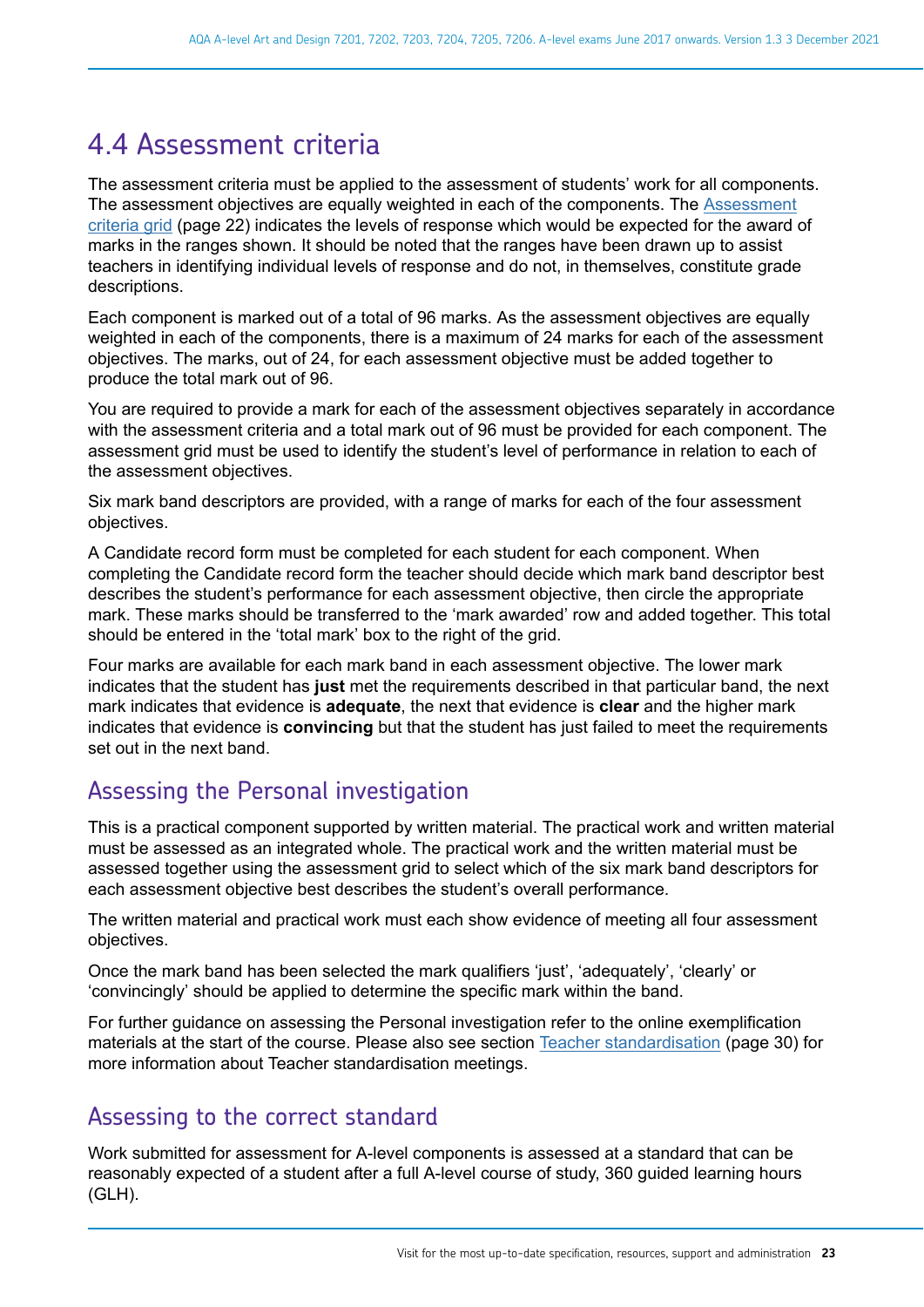If your school or college offers the Art, craft and design title alongside endorsed titles, evidence of an area of study for the Art, craft and design title must be assessed to the same standard as it would for the relevant endorsed title.

To ensure you mark to the correct standard:

- all teachers delivering the course must access the on-line example materials (provided on Centre Services at the start of the course
- a senior representative from your school or college, with responsibility for conducting internal standardisation, must also attend a teacher standardisation meeting in the autumn/spring term.

For more information on attendance at Teacher standardisation meetings and Internal standardisation refer to sections [Teacher standardisation](https://www.aqa.org.uk/exams-administration/coursework-controlled-assessment-nea/standardisation/face-to-face) and [Internal standardisation](#page-29-0) (page 30)

#### Assessment criteria grids

The grids further expand on the assessment objectives. They should be used to mark students' work and to complete Candidate record forms.

#### Assessment objective 1

Develop ideas through sustained and focused investigations informed by contextual and other sources, demonstrating analytical and critical understanding.

| <b>Marks</b> |              | <b>Description</b>                                                             |  |
|--------------|--------------|--------------------------------------------------------------------------------|--|
| 24           | Convincingly | An exceptional ability to develop ideas through sustained                      |  |
| 23           | Clearly      | investigations informed by contextual and other sources.                       |  |
| 22           | Adequately   | Demonstrates exceptional analytical and critical<br>understanding.             |  |
| 21           | Just         | Demonstrates fluent use of appropriate specialist<br>vocabulary.               |  |
| 20           | Convincingly | A confident and highly developed ability to develop ideas                      |  |
| 19           | Clearly      | through sustained investigations, informed by contextual<br>and other sources. |  |
| 18           | Adequately   | Demonstrates confident and highly developed analytical                         |  |
| 17           | Just         | and critical understanding.                                                    |  |
|              |              | Demonstrates assured use of appropriate specialist<br>vocabulary.              |  |
| 16           | Convincingly | A consistent ability to develop ideas through sustained                        |  |
| 15           | Clearly      | investigations, informed by contextual and other sources.                      |  |
| 14           | Adequately   | Demonstrates consistent analytical and critical<br>understanding.              |  |
| 13           | Just         | Demonstrates consistent use of appropriate specialist<br>vocabulary.           |  |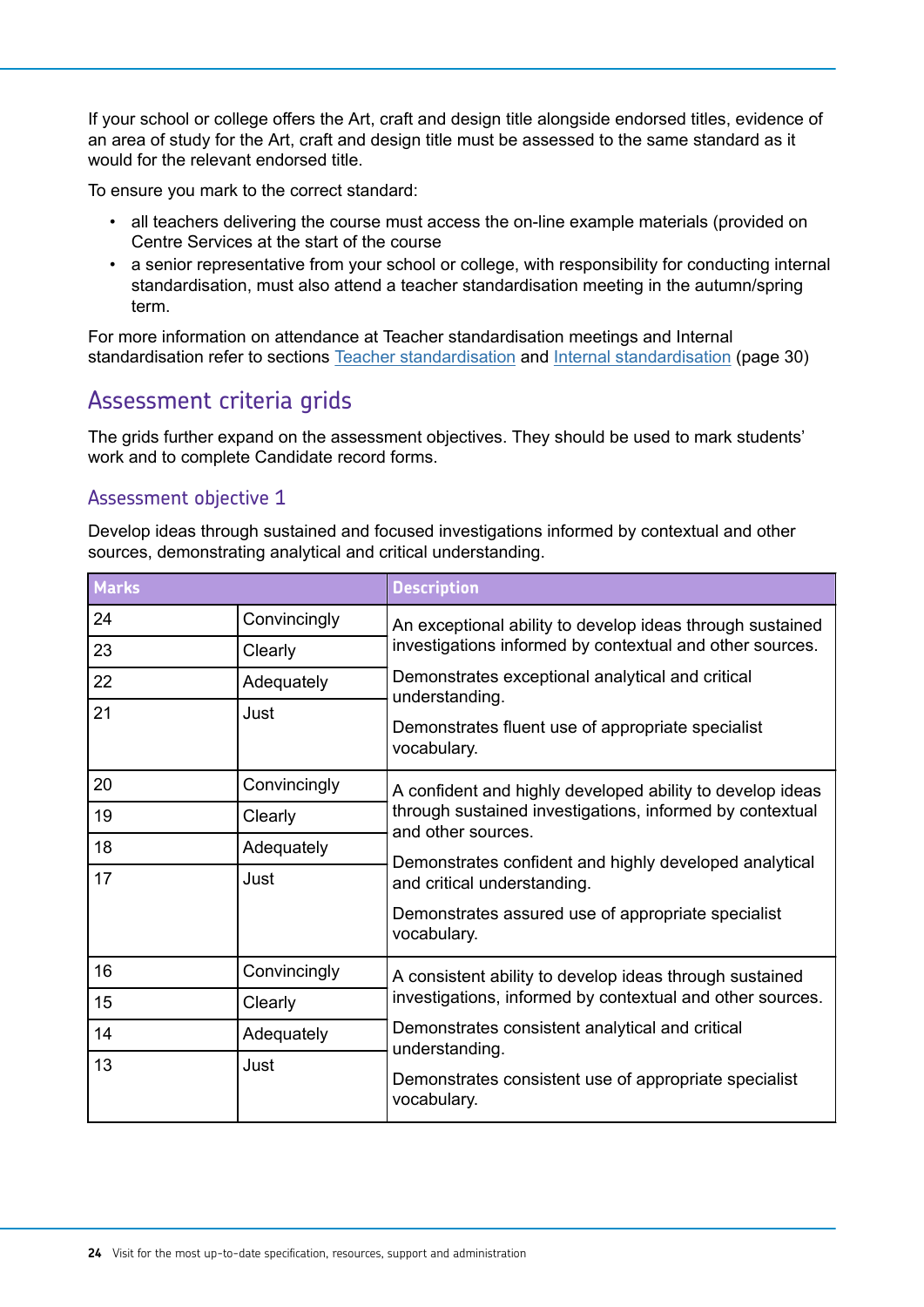| <b>Marks</b>   |              | <b>Description</b>                                                              |
|----------------|--------------|---------------------------------------------------------------------------------|
| 12             | Convincingly | A reasonably consistent ability to develop ideas through                        |
| 11             | Clearly      | sustained investigations, informed by contextual and<br>other sources.          |
| 10             | Adequately   |                                                                                 |
| 9              | Just         | Demonstrates reasonably consistent analytical and<br>critical understanding.    |
|                |              | Demonstrates reasonably consistent use of appropriate<br>specialist vocabulary. |
| 8              | Convincingly | Some ability to develop ideas and sustain investigations,                       |
| 7              | Clearly      | informed by contextual and other sources.                                       |
| 6              | Adequately   | Demonstrates some analytical and critical understanding.                        |
| 5              | Just         | Demonstrates limited use of appropriate specialist<br>vocabulary.               |
| 4              | Convincingly | Minimal ability to develop ideas and sustain                                    |
| 3              | Clearly      | investigations, informed by contextual and other sources.                       |
| $\overline{2}$ | Adequately   | Demonstrates minimal analytical and critical<br>understanding.                  |
| 1              | Just         | Demonstrates little or no use of appropriate specialist<br>vocabulary.          |
| 0              | No work      |                                                                                 |

#### Assessment objective 2

Explore and select appropriate resources, media, materials, techniques and processes, reviewing and refining ideas as work develops.

| <b>Marks</b> |              | <b>Description</b>                                                                  |
|--------------|--------------|-------------------------------------------------------------------------------------|
| 24           | Convincingly | An exceptional ability to explore and select appropriate                            |
| 23           | Clearly      | resources, media, material, techniques and processes.                               |
| 22           | Adequately   | Reviews and refines ideas in a confident and purposeful<br>manner as work develops. |
| 21           | Just         |                                                                                     |
| 20           | Convincingly | A confident and highly developed ability to explore and                             |
| 19           | Clearly      | select appropriate resources, media, materials,<br>techniques and processes.        |
| 18           | Adequately   | Reviews and refines ideas in a confident manner as work                             |
| 17           | Just         | develops.                                                                           |
| 16           | Convincingly | A consistent ability to explore and select appropriate                              |
| 15           | Clearly      | resources, media, materials, techniques and processes.                              |
| 14           | Adequately   | Reviews and refines ideas with increasing confidence as<br>work develops.           |
| 13           | Just         |                                                                                     |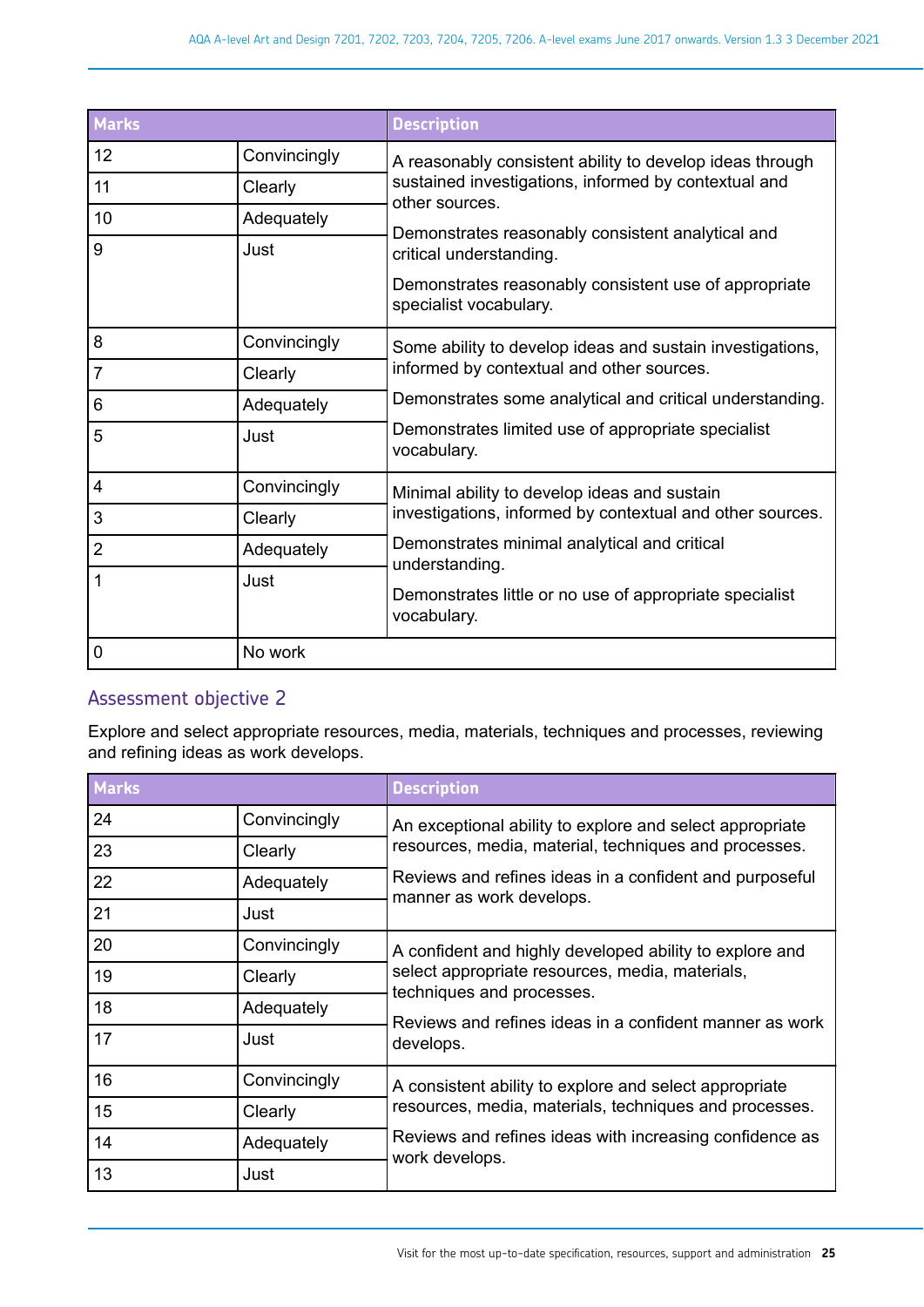| <b>Marks</b>    |              | <b>Description</b>                                                                                               |  |
|-----------------|--------------|------------------------------------------------------------------------------------------------------------------|--|
| 12 <sup>2</sup> | Convincingly | A reasonably consistent ability to explore and select                                                            |  |
| 11              | Clearly      | appropriate resources, media, materials, techniques and                                                          |  |
| 10              | Adequately   | process.                                                                                                         |  |
| 9               | Just         | Reviews and refines ideas with a degree of success as<br>work develops.                                          |  |
| 8               | Convincingly | Some ability to explore and select appropriate resources,                                                        |  |
| 7               | Clearly      | media, materials, techniques and process.<br>Reviews and refines ideas with limited success as work<br>develops. |  |
| 6               | Adequately   |                                                                                                                  |  |
| 5               | Just         |                                                                                                                  |  |
| 4               | Convincingly | Minimal ability to explore and select appropriate                                                                |  |
| 3               | Clearly      | resources, media, materials, techniques and process.                                                             |  |
| $\overline{2}$  | Adequately   | Minimal evidence of reviewing and refining ideas as work<br>develops.                                            |  |
|                 | Just         |                                                                                                                  |  |
| 0               | No work      |                                                                                                                  |  |

#### Assessment objective 3

Record ideas, observations and insights relevant to intentions, reflecting critically on work and progress.

| <b>Marks</b> |              | <b>Description</b>                                                                          |  |
|--------------|--------------|---------------------------------------------------------------------------------------------|--|
| 24           | Convincingly | An exceptional ability to record ideas, observations and                                    |  |
| 23           | Clearly      | insights relevant to intentions.                                                            |  |
| 22           | Adequately   | Demonstrates an exceptional ability to reflect critically on<br>work and progress.          |  |
| 21           | Just         |                                                                                             |  |
| 20           | Convincingly | A confident and highly developed ability to record ideas,                                   |  |
| 19           | Clearly      | observations and insights relevant to intentions.                                           |  |
| 18           | Adequately   | Demonstrates a confident and highly developed ability to                                    |  |
| 17           | Just         | reflect critically on work and progress.                                                    |  |
| 16           | Convincingly | A consistent ability to record ideas, observations and                                      |  |
| 15           | Clearly      | insights relevant to intentions.                                                            |  |
| 14           | Adequately   | Demonstrates a consistent ability to reflect critically on                                  |  |
| 13           | Just         | work and progress.                                                                          |  |
| 12           | Convincingly | A reasonably consistent ability to record ideas,                                            |  |
| 11           | Clearly      | observations and insights relevant to intentions.                                           |  |
| 10           | Adequately   | Demonstrates a reasonably consistent ability to reflect<br>critically on work and progress. |  |
| 9            | Just         |                                                                                             |  |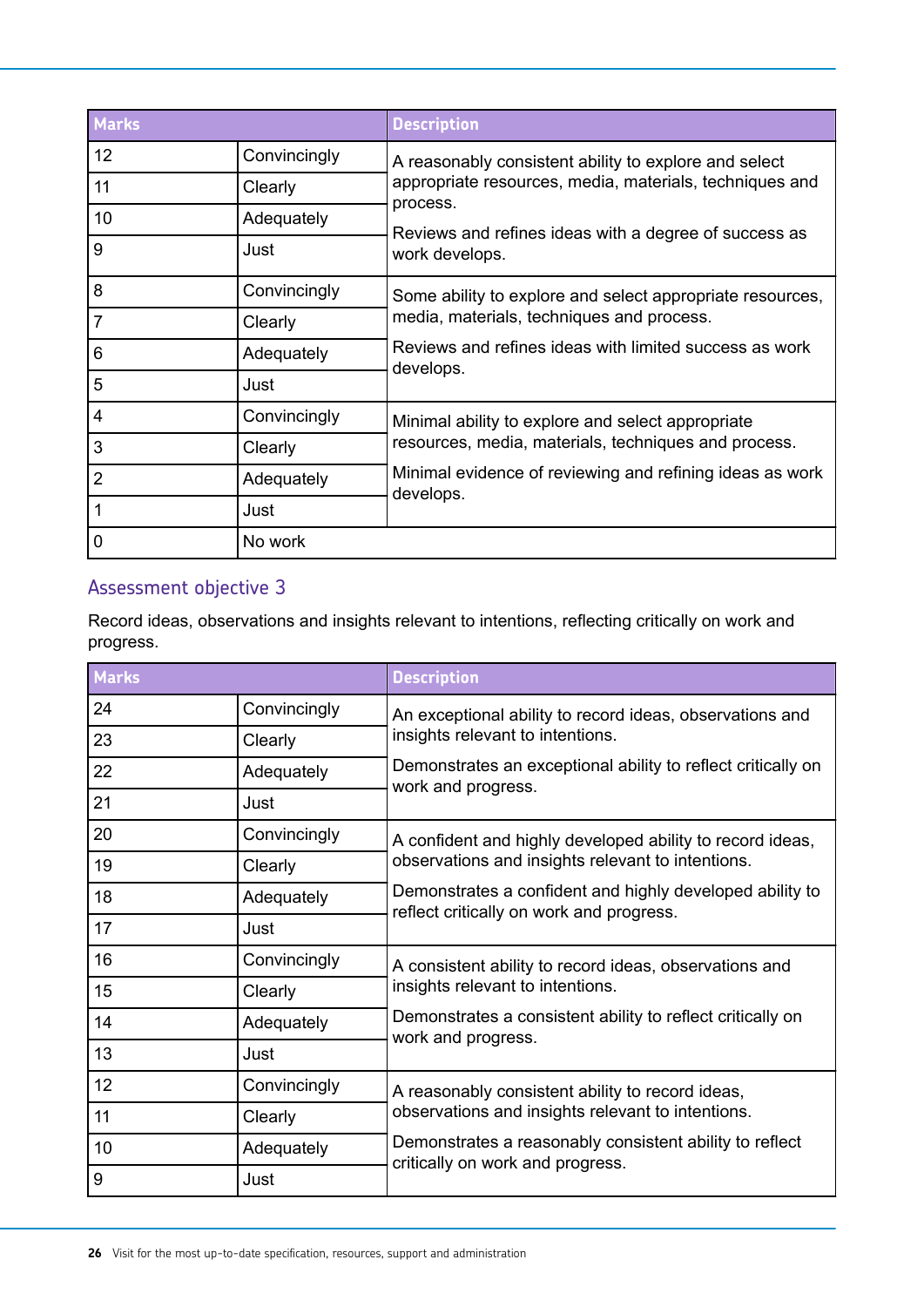| <b>Marks</b>   |              | <b>Description</b>                                                          |
|----------------|--------------|-----------------------------------------------------------------------------|
| 8              | Convincingly | Some ability to record ideas, observations and insights                     |
|                | Clearly      | relevant to intentions.                                                     |
| 6              | Adequately   | Demonstrates some ability to reflect critically on work and                 |
| 5              | Just         | progress.                                                                   |
| 4              | Convincingly | Minimal ability to record ideas, observations and insights                  |
| 3              | Clearly      | relevant to intentions.                                                     |
| $\overline{2}$ | Adequately   | Demonstrates minimal ability to reflect critically on work<br>and progress. |
|                | Just         |                                                                             |
| 0              | No work      |                                                                             |

#### Assessment objective 4

Present a personal and meaningful response that realises intentions and, where appropriate, makes connections between visual and other elements.

| <b>Marks</b> |              | <b>Description</b>                                                                                                |  |
|--------------|--------------|-------------------------------------------------------------------------------------------------------------------|--|
| 24           | Convincingly | An exceptional ability to present a personal and                                                                  |  |
| 23           | Clearly      | meaningful response.                                                                                              |  |
| 22           | Adequately   | Demonstrates an exceptional ability to successfully<br>realise intentions and, where appropriate, makes           |  |
| 21           | Just         | connections between visual, written and other elements.                                                           |  |
|              |              | Exceptionally clear, coherent and accurate use of<br>language.                                                    |  |
| 20           | Convincingly | A confident and highly developed ability to present a                                                             |  |
| 19           | Clearly      | personal and meaningful response.                                                                                 |  |
| 18           | Adequately   | Demonstrates a highly developed ability to successfully<br>realise intentions and, where appropriate, makes       |  |
| 17           | Just         | connections between visual, written and other elements.                                                           |  |
|              |              | Clear, coherent and accurate use of language.                                                                     |  |
| 16           | Convincingly | A consistent ability to present a personal and meaningful                                                         |  |
| 15           | Clearly      | response.                                                                                                         |  |
| 14           | Adequately   | Demonstrates a consistent ability to successfully realise<br>intentions and, where appropriate, makes connections |  |
| 13           | Just         | between visual, written and other elements.                                                                       |  |
|              |              | Generally clear, coherent and accurate use of language.                                                           |  |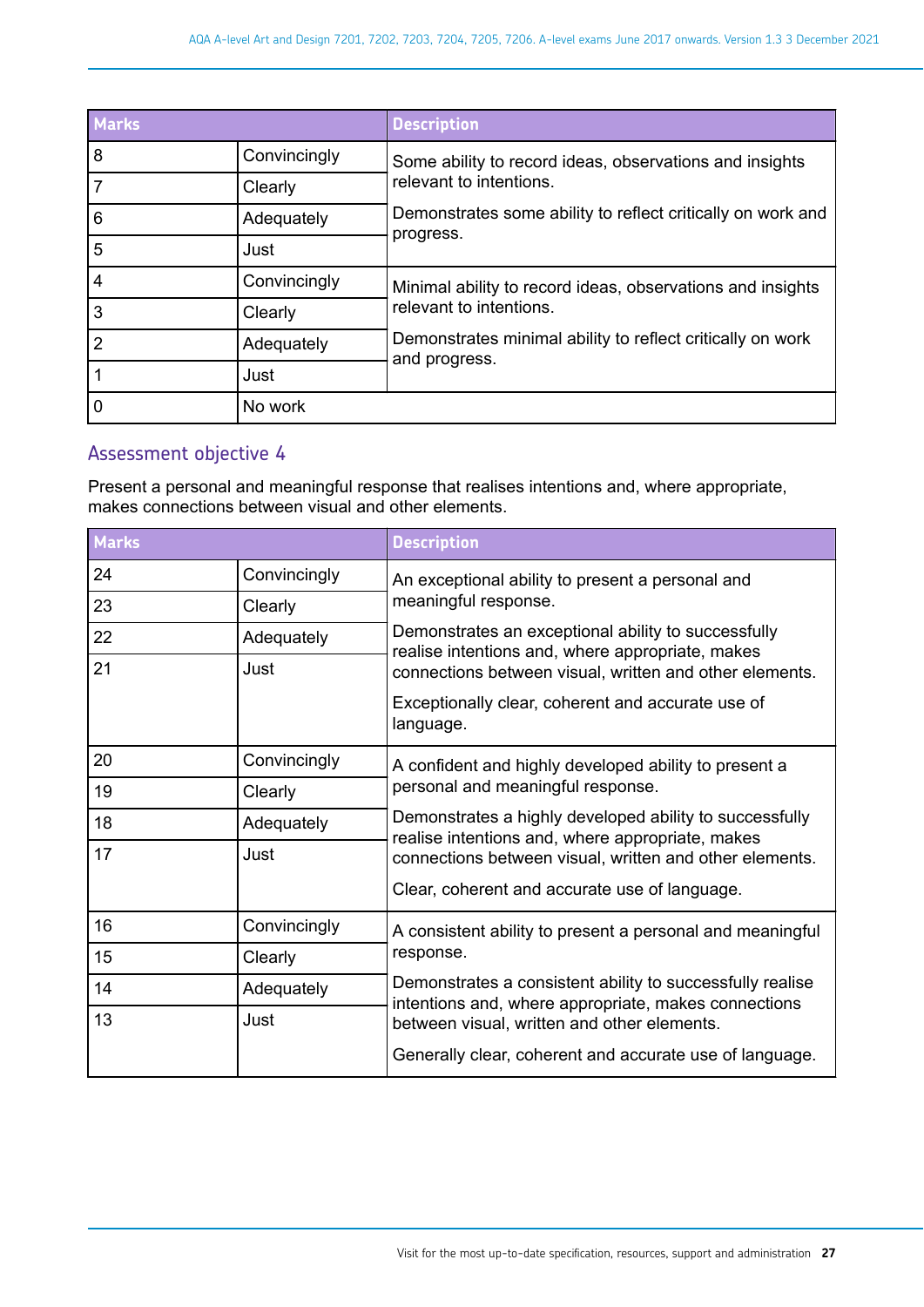<span id="page-27-0"></span>

| <b>Marks</b>   |              | <b>Description</b>                                                                                             |
|----------------|--------------|----------------------------------------------------------------------------------------------------------------|
| 12             | Convincingly | A reasonably consistent ability to present a personal and                                                      |
| 11             | Clearly      | meaningful response.                                                                                           |
| 10             | Adequately   | Demonstrates a reasonably consistent ability to<br>successfully realise intentions and, where appropriate,     |
| 9              | Just         | makes connections between visual, written and other<br>elements.                                               |
|                |              | Basic clarity, coherence and accuracy in using language.                                                       |
| 8              | Convincingly | Some ability to present a personal and meaningful                                                              |
| $\overline{7}$ | Clearly      | response which is uneven.                                                                                      |
| 6              | Adequately   | Demonstrates some ability to successfully realise<br>intentions and, where appropriate, makes connection       |
| 5              | Just         | between visual, written and other elements.                                                                    |
|                |              | Limited clarity, coherence and accuracy in using<br>language.                                                  |
| 4              | Convincingly | Minimal ability to present a personal and meaningful                                                           |
| 3              | Clearly      | response, limited by a lack of skill and understanding.                                                        |
| $\overline{2}$ | Adequately   | Demonstrates minimal ability to realise intentions and,<br>where appropriate, make connections between visual, |
| 1              | Just         | written and other elements.                                                                                    |
|                |              | Unclear and often inaccurate language is used.                                                                 |
| 0              | No work      |                                                                                                                |

# 4.5 Assessment weightings

The marks awarded will be scaled to meet the weighting of the components. Students' final marks will be calculated by adding together the scaled marks for each component. Grade boundaries will be set using this total scaled mark. The scaling and total scaled marks are shown in the table below.

| <b>Component</b>                                           | <b>Maximum raw mark</b> | <b>Scaling factor</b> | <b>Maximum scaled mark</b> |
|------------------------------------------------------------|-------------------------|-----------------------|----------------------------|
| A-level Component 1<br>Personal investigation              | 96                      | x3                    | 288                        |
| A-level Component 2<br><b>Externally set</b><br>assignment | 96                      | x2                    | 192                        |
|                                                            |                         | Total scaled mark:    | 480                        |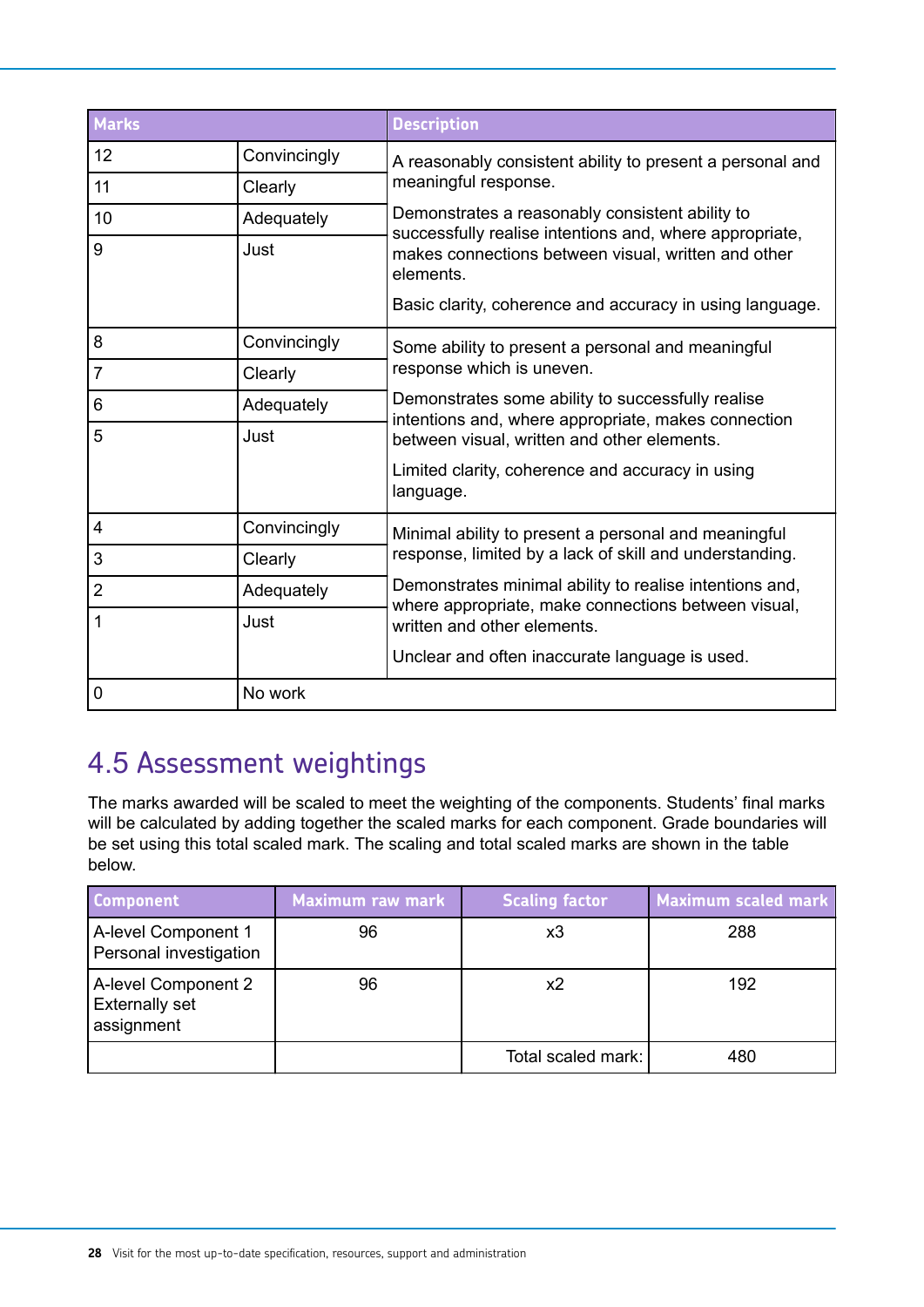# <span id="page-28-0"></span>5 Non-exam assessment administration

The non-exam assessment (NEA) is a personal investigation and an externally set assignment.

Visit [aqa.org.uk/7201](http://www.aqa.org.uk/7201) for detailed information about all aspects of NEA administration.

The head of the school or college is responsible for making sure that NEA is conducted in line with our instructions and Joint Council for Qualifications (JCQ) instructions.

# 5.1 Supervising and authenticating

To meet Ofqual's qualification and subject criteria:

- students must sign the Candidate record form to confirm that the work submitted is their own
- all teachers who have marked a student's work must sign the declaration of authentication on the Candidate record form. This is to confirm that the work is solely that of the student concerned and was conducted under the conditions laid down by these specifications
- teachers must ensure that a Candidate record form is attached to each student's work.

Students must have some direct supervision to ensure that the work submitted can be confidently authenticated as their own. If a student receives additional assistance and this is acceptable within the guidelines for these specifications, you should award a mark that represents the student's unaided achievement. Please make a note of the support the student received on the Candidate record form and sign the authentication statement. If the statement is not signed, we cannot accept the student's work for assessment.

# 5.2 Avoiding malpractice

Please inform your students of the AQA regulations concerning malpractice. They must not:

- submit work that is not their own
- lend work to other students
- allow other students access to, or use of, their own independently-sourced source material
- include work copied directly from books, the internet or other sources without acknowledgement
- submit work that is word-processed by a third person without acknowledgement
- include inappropriate, offensive or obscene material.

These actions constitute malpractice and a penalty will be given (for example, disqualification).

If you identify malpractice **before** the student signs the declaration of authentication, you don't need to report it to us. Please deal with it in accordance with your school or college's internal procedures. We expect schools and colleges to treat such cases very seriously.

If you identify malpractice **after** the student has signed the declaration of authentication, the head of your school or college must submit full details of the case to us at the earliest opportunity. Please complete the form JCQ/M1, available from the JCQ website at [jcq.org.uk](http://www.jcq.org.uk/)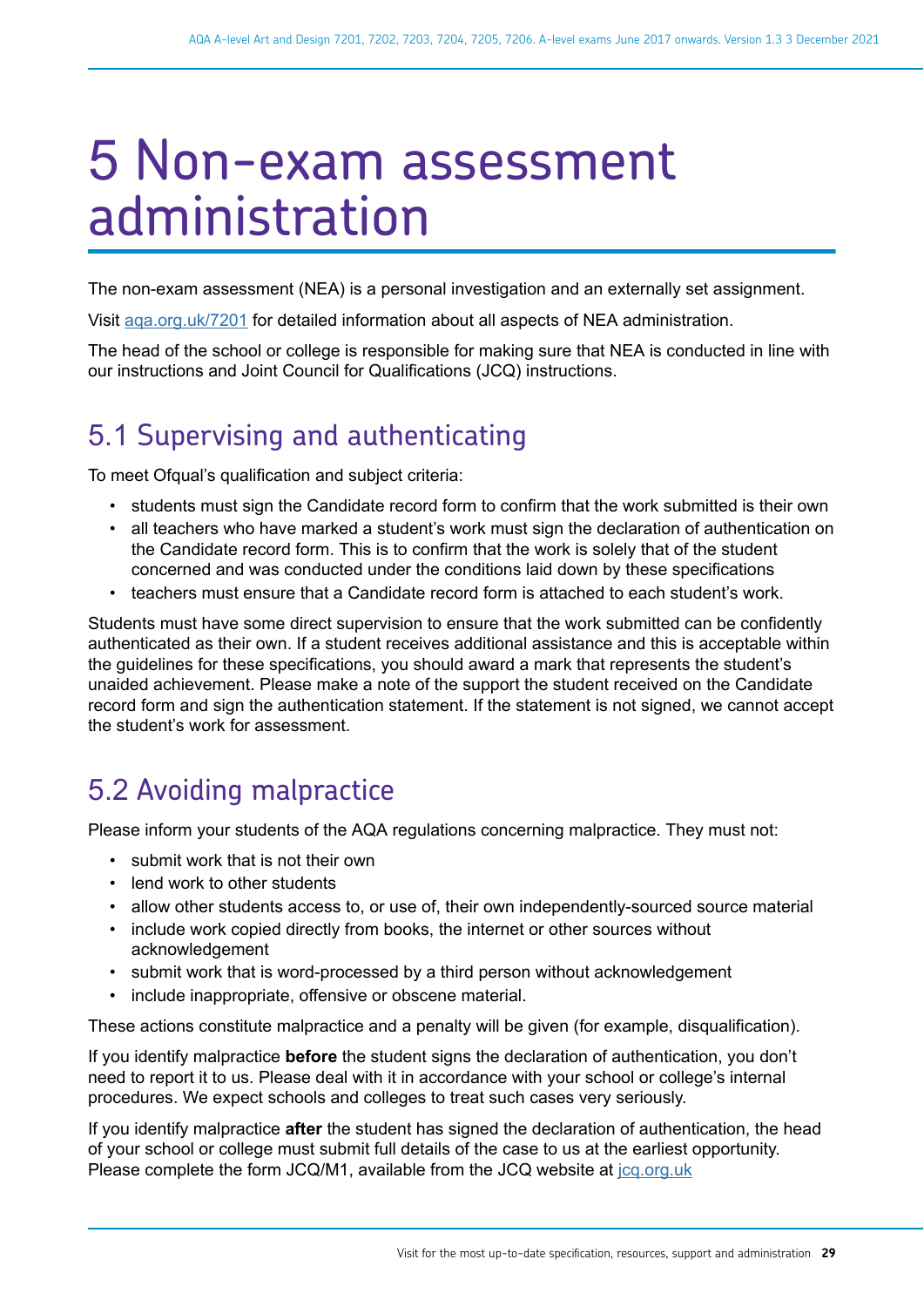<span id="page-29-0"></span>You must record details of any work which is not the student's own on the Candidate record form or other appropriate place.

You should consult your exams officer about these procedures.

# 5.3 Teacher standardisation

Teacher standardisation meetings are essential to understand the A-level standards and will help you to mark accurately using the assessment criteria grid in the specification.

Attendance is required by the person responsible for coordinating internal standardisation at your school or college, in the following situations:

- in the first assessment year of a new specification
- moderation from the previous year indicates a serious misinterpretation of the specifications
- a significant adjustment was made to marks in the previous year
- your school or college is new to AQA Art and Design.

Our meetings run for three months in the autumn and spring terms.

For further information about teacher standardisation visit our website at [aqa.org.uk/7201](http://www.aqa.org.uk/7201)

For further support and advice please speak to your Subject adviser. Contact the subject team at [art@aqa.org.uk](mailto:art@aqa.org.uk) for details of your adviser.

# 5.4 Internal standardisation

You must ensure that you have consistent marking standards for all students. One person must manage this process and they must sign the Centre declaration sheet to confirm that internal standardisation has taken place.

Internal standardisation may involve:

- all teachers marking some sample pieces of work to identify differences in marking standards
- discussing any differences in marking at a training meeting for all teachers involved
- referring to reference and archive material, such as previous work or examples from our teacher standardisation.

# 5.5 Commenting

To meet Ofqual's qualification and subject criteria, you must show clearly how marks have been awarded against the assessment criteria in these specifications.

Your comments will help the moderator see, as precisely as possible, where you think the students have met the assessment criteria.

Please record your comments on the Candidate record form.

# 5.6 Submitting marks

You must check that the correct marks for each of the assessment criteria are written on the Candidate record form and that the total mark is correct.

The deadline for submitting the total mark for each student is given at [aqa.org.uk/keydates](http://www.aqa.org.uk/keydates)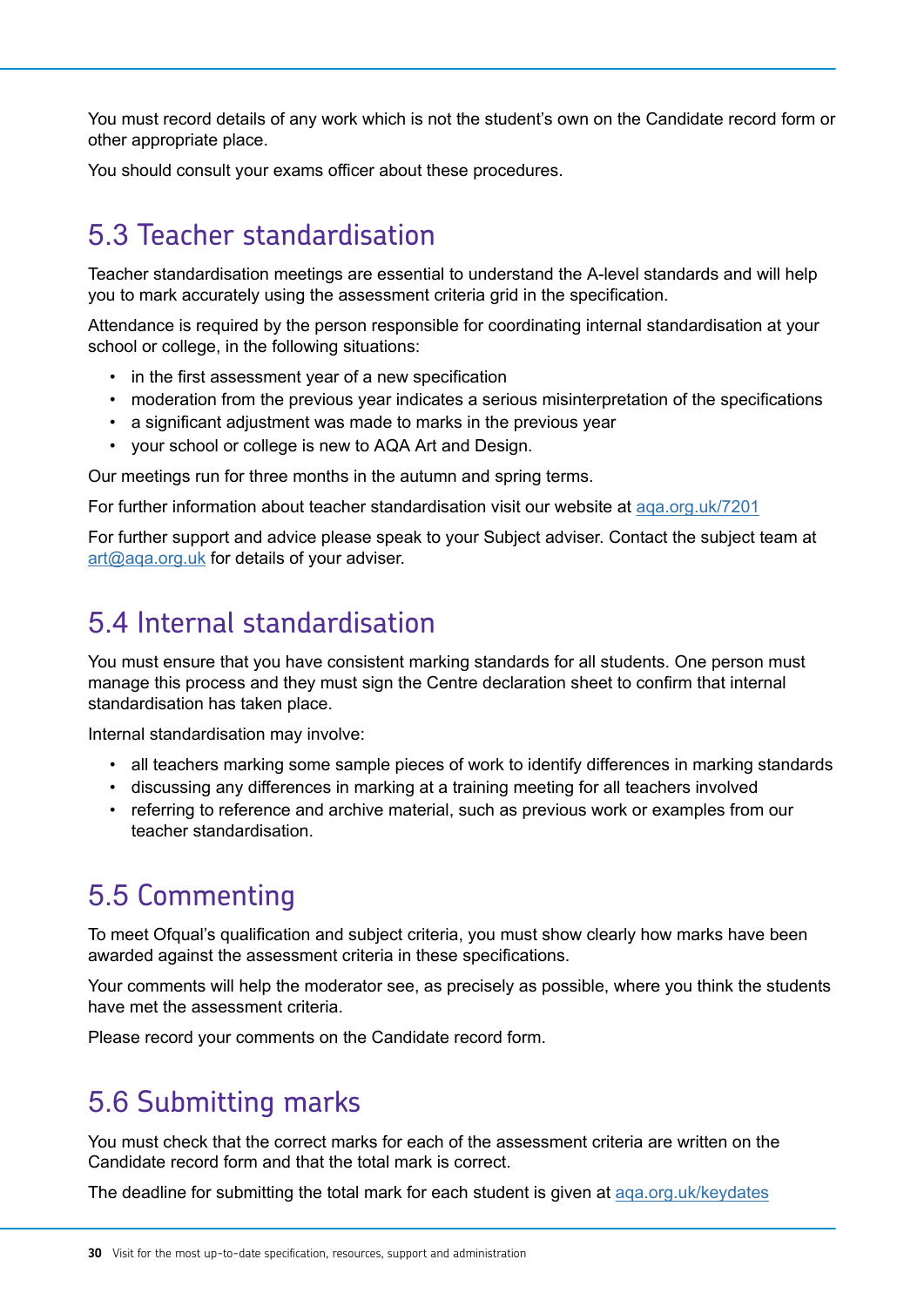# <span id="page-30-0"></span>5.7 Factors affecting individual students

For advice and guidance about arrangements for any of your students, please email us as early as possible at [eos@aqa.org.uk](mailto:eos@aqa.org.uk)

**Occasional absence:** you should be able to accept the occasional absence of students by making sure they have the chance to make up what they have missed. You may organise an alternative supervised session for students who were absent at the time you originally arranged.

**Lost work:** if work is lost you must tell us how and when it was lost and who was responsible, using our special consideration online service at [aqa.org.uk/eaqa](http://www.aqa.org.uk/eaqa)

**Special help:** where students need special help which goes beyond normal learning support, please use the Candidate record form to tell us so that this help can be taken into account during moderation.

**Students who move schools:** students who move from one school or college to another during the course sometimes need additional help to meet the requirements. How you deal with this depends on when the move takes place. If it happens early in the course, the new school or college should be responsible for the work. If it happens late in the course, it may be possible to arrange for the moderator to assess the work as a student who was 'Educated Elsewhere'.

# 5.8 Keeping students' work

Students' work must be kept under secure conditions from the time that it is marked, with completed Candidate record forms. After the moderation period and the deadline for Enquiries about Results (or once any enquiry is resolved) you may return the work to students.

# 5.9 Moderation

An AQA visiting moderator will check a sample of your students' work. We will contact you to let you know which students' work will be required in the sample to be provided for moderation.

The moderator re-marks the work and compares this with the marks you have provided to check whether any changes are needed to bring the marking in line with our agreed standards. In some cases the moderator will ask you to provide more work. Any changes to marks will normally keep your rank order but, where major inconsistencies are found, we reserve the right to change the rank order.

## 5.9.1 School and college consortia

If you are in a consortium of schools or colleges with joint teaching arrangements (where students from different schools and colleges have been taught together but entered through the school or college at which they are on roll), you must let us know by:

- filling in the *Application for Centre Consortium Arrangements for centre-assessed work*, which is available from the JCQ website [jcq.org.uk](http://www.jcq.org.uk/)
- appointing a consortium co-ordinator who can speak to us on behalf of all schools and colleges in the consortium. If there are different co-ordinators for different specifications, a copy of the form must be sent in for each specification.

We will allocate the same moderator to all schools and colleges in the consortium and treat the students as a single group for moderation.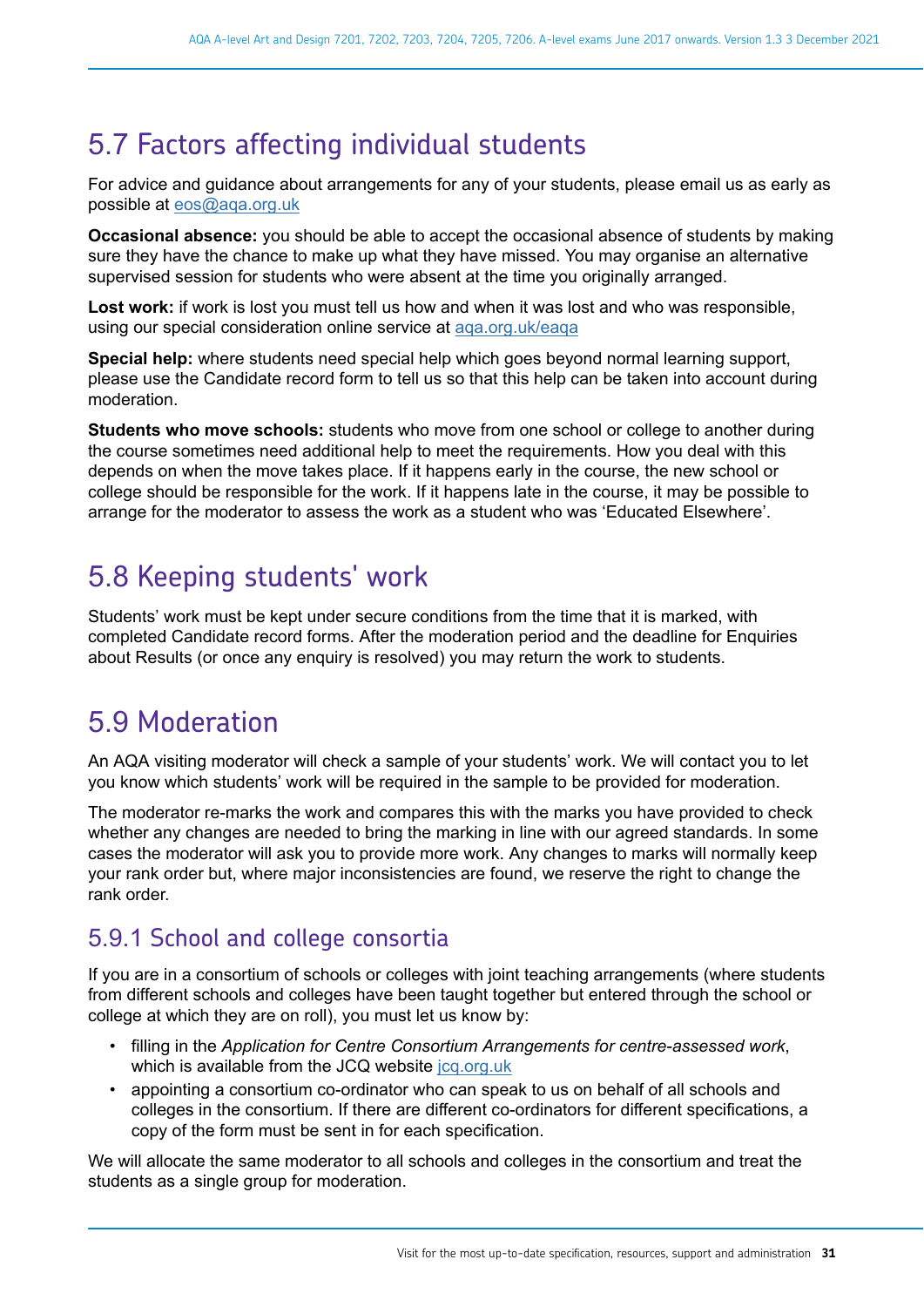<span id="page-31-0"></span>All the work must be available at the lead school or college.

# 5.10 After moderation

You will receive a report when the results are issued, which will give feedback on interpretation of the assessment criteria and how students performed in general.

We will give you the final marks when the results are issued.

To meet Ofqual requirements, as well as for awarding, archiving or standardisation purposes, we may need to keep some of your students' work. We will let you know if we need to do this.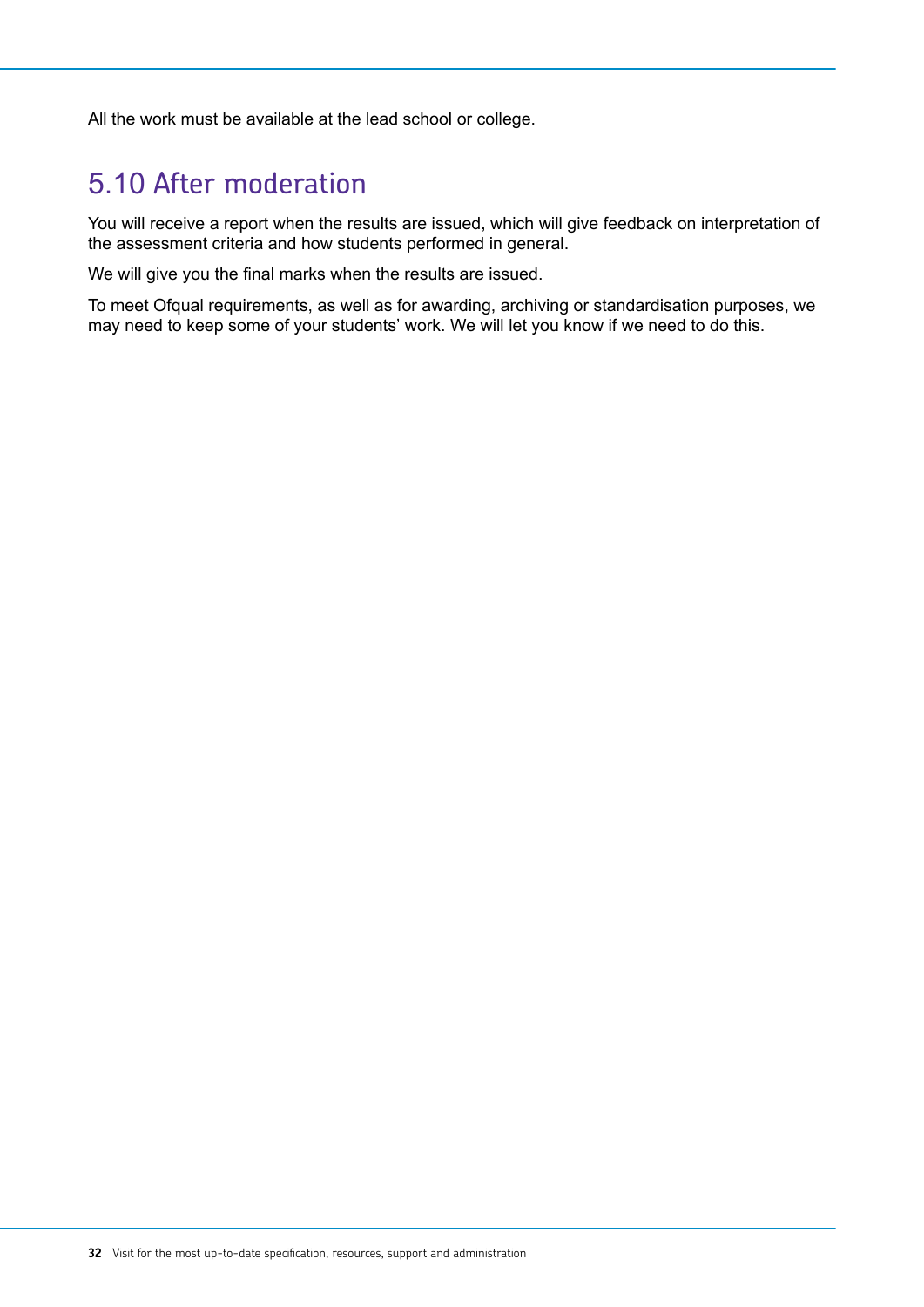# <span id="page-32-0"></span>6 General administration

You can find information about all aspects of administration, as well as all the forms you need, at [aqa.org.uk/examsadmin](http://aqa.org.uk/examsadmin)

# 6.1 Entries and codes

You only need to make one entry for each qualification – this will cover all the components and certification.

Every specification is given a national discount (classification) code by the Department for Education (DfE), which indicates its subject area.

If a student takes two specifications with the same discount code, Further and Higher Education providers are likely to take the view that they have only achieved one of the two qualifications. Please check this before your students start their course.

These specifications comply with Ofqual's:

- *General conditions of recognition* that apply to all regulated qualifications
- GCE qualification level conditions that apply to all GCEs
- GCE subject level conditions that apply to all GCEs in this subject
- all relevant regulatory documents.

The Ofqual qualification accreditation number (QAN) is 601/4456/7.

| <b>Qualification title</b>            | <b>Title</b>                                  | <b>AQA entry code</b> | <b>DfE</b> discount code |
|---------------------------------------|-----------------------------------------------|-----------------------|--------------------------|
| AQA Advanced GCE in Art<br>and Design | Art and Design (Art, craft<br>and design)     | 7201                  | 3510                     |
|                                       | Art and Design (Fine art)                     | 7202                  | 3690                     |
|                                       | Art and Design (Graphic<br>communication)     | 7203                  | 3550                     |
|                                       | Art and Design (Textile<br>design)            | 7204                  | 3650                     |
|                                       | Art and Design (Three-<br>dimensional design) | 7205                  | 3670                     |
|                                       | Art and Design<br>(Photography)               | 7206                  | 3570                     |

## 6.2 Overlaps with other qualifications

There are no overlaps with any other AQA qualifications at this level.

## 6.3 Awarding grades and reporting results

The A-level qualification will be graded on a six-point scale: A\*, A, B, C, D and E.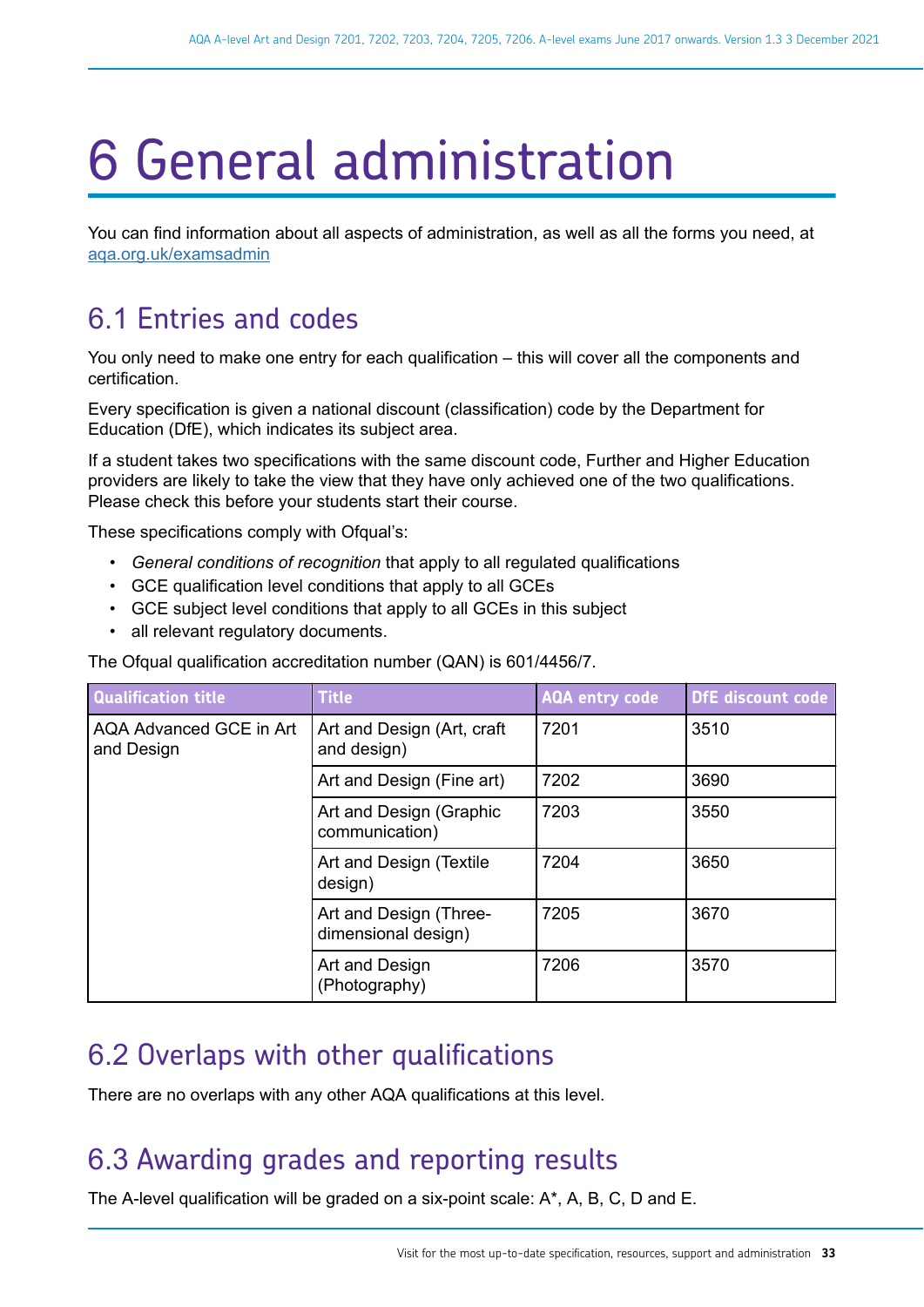<span id="page-33-0"></span>Students who fail to reach the minimum standard for grade E will be recorded as U (unclassified) and will not receive a qualification certificate.

# 6.4 Re-sits and shelf life

Students can re-sit the qualifications as many times as they wish, within the shelf life of the qualifications.

# 6.5 Previous learning and prerequisites

There are no previous learning requirements. Any requirements for entry to a course based on these specifications are at the discretion of schools and colleges.

However, we recommend that students should have the skills and knowledge associated with a GCSE and/or AS Art and Design course or equivalent.

## 6.6 Access to assessment: diversity and inclusion

General qualifications are designed to prepare students for a wide range of occupations and further study. Therefore our qualifications must assess a wide range of competences.

The subject criteria have been assessed to see if any of the skills or knowledge required present any possible difficulty to any students, whatever their ethnic background, religion, sex, age, disability or sexuality. If any difficulties were encountered, the criteria were reviewed again to make sure that tests of specific competences were only included if they were important to the subject.

As members of the Joint Council for Qualifications (JCQ) we participate in the production of the JCQ document *Access Arrangements and Reasonable Adjustments: General and Vocational qualifications*. We follow these guidelines when assessing the needs of individual students who may require an access arrangement or reasonable adjustment. This document is published on the JCQ website at [jcq.org.uk](http://www.jcq.org.uk/)

#### Students with disabilities and special needs

We can make arrangements for disabled students and students with special needs to help them access the assessments, as long as the competences being tested are not changed. Access arrangements must be agreed **before** the assessment. For example, a Braille paper would be a reasonable adjustment for a Braille reader but not for a student who does not read Braille.

We are required by the Equality Act 2010 to make reasonable adjustments to remove or lessen any disadvantage that affects a disabled student.

If you have students who need access arrangements or reasonable adjustments, you can apply using the Access arrangements online service at [aqa.org.uk/eaqa](http://www.aqa.org.uk/eaqa)

#### Special consideration

We can give special consideration to students who have been disadvantaged at the time of the assessment through no fault of their own – for example a temporary illness, injury or serious problem such as the death of a relative. We can only do this **after** the assessment.

Your exams officer should apply online for special consideration at [aqa.org.uk/eaqa](http://www.aqa.org.uk/eaqa)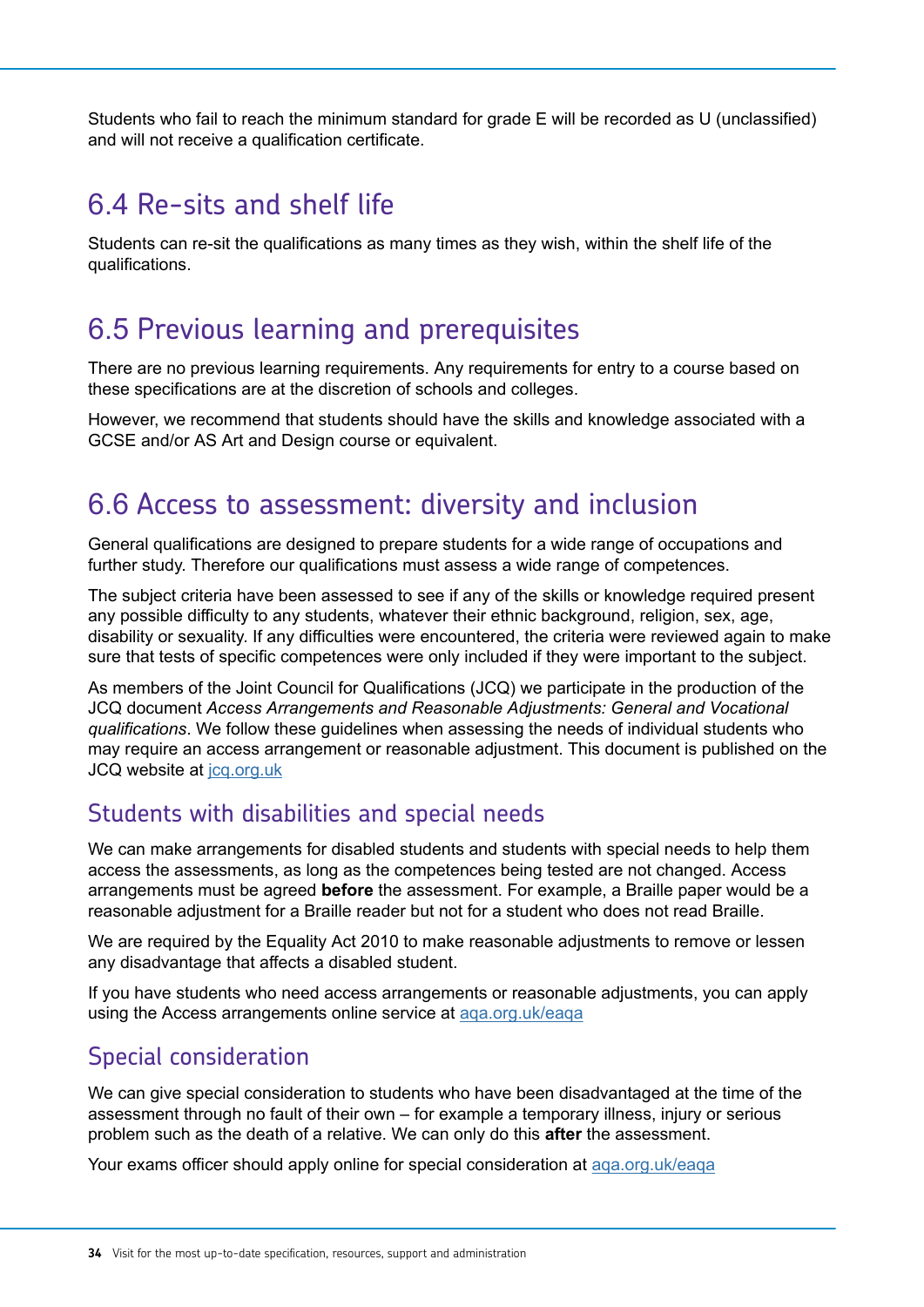<span id="page-34-0"></span>For more information and advice about access arrangements, reasonable adjustments and special consideration please see [aqa.org.uk/access o](http://www.aqa.org.uk/exams-administration/access-arrangements)r email [accessarrangementsqueries@aqa.org.uk](mailto:accessarrangementsqueries@aqa.org.uk)

## 6.7 Working with AQA for the first time

If your school or college has not previously offered any AQA specification, you need to register as an AQA centre to offer our specifications to your students. Find out how at [aqa.org.uk/](http://www.aqa.org.uk/becomeacentre) [becomeacentre](http://www.aqa.org.uk/becomeacentre)

If your school or college is new to these specifications, please let us know by completing an Intention to enter form. The easiest way to do this is via e-AQA at [aqa.org.uk/eaqa](http://www.aqa.org.uk/eaqa)

## 6.8 Private candidates

These specifications are not available to private candidates.